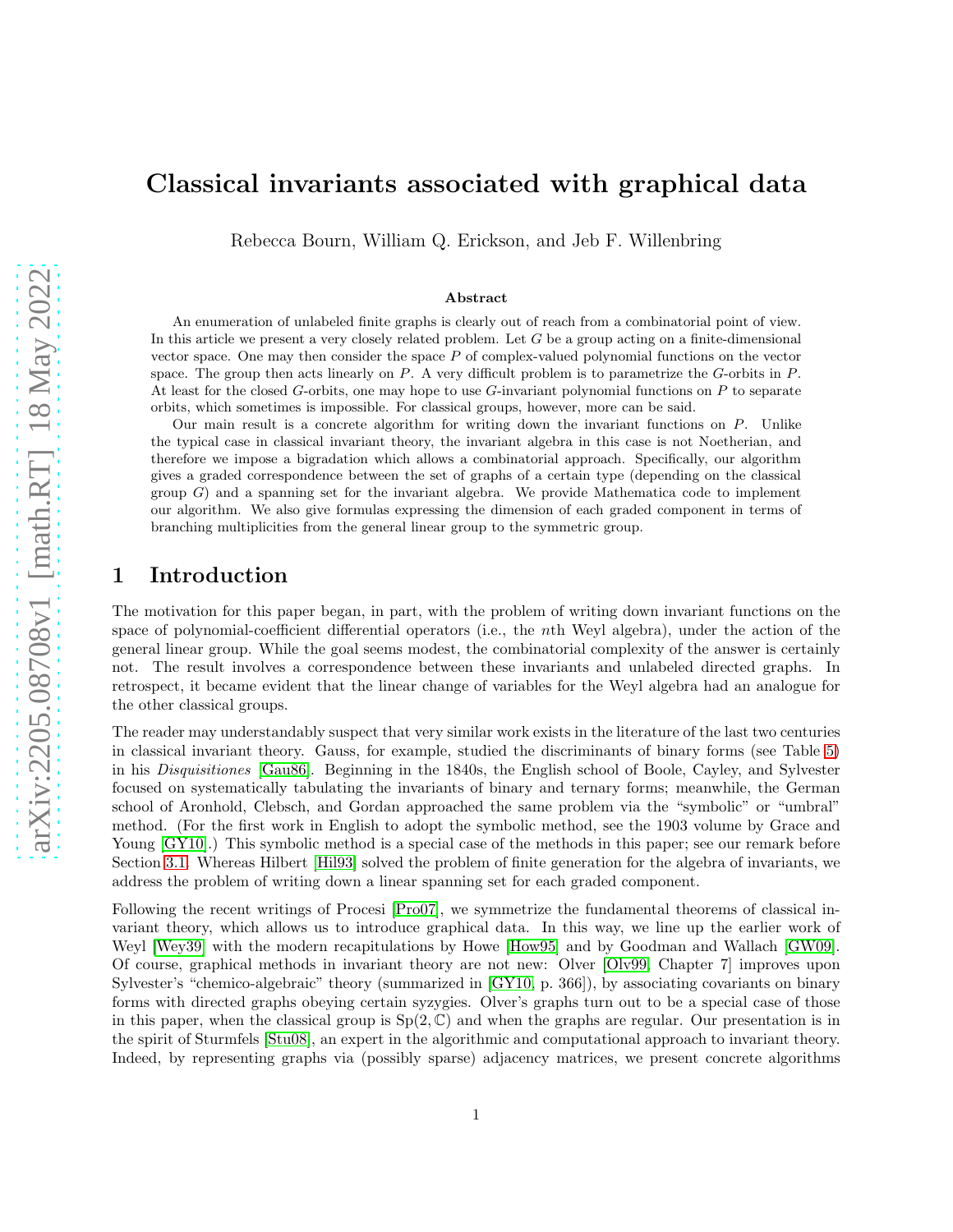which output classical invariants, including the case of linear change of coordinates in partial differential equations. The product of this paper, in a practical sense, is the Mathematica code in the appendix, which implements our main result (Algorithm [3.1\)](#page-3-1).

Classically, the object of study was  $S^d(S^m(\mathbb{C}^2))$  under the action of  $SL(2,\mathbb{C})$ . It becomes natural to look at  $S(S^m(\mathbb{C}^2))$ , thereby summing out the dependence on d. (See [\[How88\]](#page-18-5).) One can go further, however, and sum out the dependence on m as well; this is our perspective in this paper, for arbitrary rank and classical group. Although  $S(S(\mathbb{C}^n))$  is no longer Noetherian, we impose a bigradation that allows us to use combinatorial methods.

Throughout the paper, we let  $M_{nd} := M_{nd}(\mathbb{C})$  denote the space of complex  $n \times d$  matrices, with  $M_n := M_{nn}$ . By the (complex) classical groups, we mean

- the general linear group  $GL_n := GL(n, \mathbb{C}) = \{g \in M_n \mid \det g \neq 0\};$
- the orthogonal group  $O_n := O(n, \mathbb{C}) = \{g \in GL_n \mid g^Tg = I\};$
- the symplectic group  $\text{Sp}_{2n} \coloneqq \text{Sp}(2n, \mathbb{C}) = \{g \in \text{GL}_{2n} \mid g^T J g = J\}$ , where  $J = \begin{bmatrix} 0 & I \\ -I & 0 \end{bmatrix}$ .

Said a different way, O<sub>n</sub> preserves the symmetric bilinear form B on  $\mathbb{C}^n$  given by  $B(v, w) = v^T w$ ; meanwhile,  $Sp_{2n}$  preserves the skew-symmetric bilinear form  $\Omega$  on  $\mathbb{C}^{2n}$  given by  $\Omega(v, w) = v^T J w$ . In the context of each classical group, we will write V to denote its defining representation, on which it acts naturally by matrix multiplication: hence for  $GL_n$  and  $O_n$  we have  $V = \mathbb{C}^n$ , while for  $Sp_{2n}$  we have  $V = \mathbb{C}^{2n}$ .

For  $G = O_n$  or  $Sp_{2n}$  (respectively,  $GL_n$ ), we let  $\Psi$  denote the space of polynomial functions on  $V$  (respectively,  $V \oplus V^*$ ). Then  $\Psi$  is a representation of G in the natural way, via  $g \cdot \psi(v) = \psi(g^{-1}v)$ , for  $g \in G$ ,  $\psi \in \Psi$ , and  $v \in V$  or  $V \oplus V^*$ . This, in turn, induces a representation of G on  $\mathcal{P}(\Psi)$ , the space of polynomial functions on  $\Psi$ , again via  $g \cdot f(\psi) = f(g^{-1} \cdot \psi)$  for  $f \in \mathcal{P}(\Psi)$ . Our goal is to write down an explicit spanning set for each graded component of the invariant subalgebra

$$
\mathcal{P}(\Psi)^G \coloneqq \Big\{ f \in \mathcal{P}(\Psi) \ \Big| \ g \cdot f = f \text{ for all } g \in G \Big\}.
$$

Our main result is Algorithm [3.1,](#page-3-1) which takes as its input a certain type of graph, and outputs a corresponding invariant in  $\mathcal{P}(\Psi)$ <sup>G</sup>. (See Section [3.](#page-2-0)) When applied to the set of all such graphs with prescribed number of vertices and edges, the invariants produced by the algorithm furnish a spanning set for each graded component of  $\mathcal{P}(\Psi)^G$ , and inside a certain stable range, this set is in fact a basis. We provide a wide array of examples in Section [4,](#page-6-0) along with Mathematica code in the appendix. As another main result of this paper, in Section [5](#page-10-0) we express the Hilbert series of  $\mathcal{P}(\Psi)^G$  in terms of branching multiplicities from  $GL_d$  to its subgroup  $\mathfrak{S}_d$  of permutation matrices.

### <span id="page-1-0"></span>2 Notation

Let  $x_i$  denote the linear functional on V dual to the *i*th standard basis vector. We adopt the convention  $\mathbb{N} = \{0, 1, 2, \ldots\}$ . A Greek letter  $\alpha = (\alpha_1, \ldots, \alpha_n) \in \mathbb{N}^n$  will denote a multi-index corresponding to an exponent vector. We will use these to pick out coefficients; our desired invariants will then be polynomials in these coefficients. We organize the details below, which vary slightly for each of the three classical groups:

- For  $G = GL_n$ :
	- $-$  We have  $\Psi = \mathcal{P}(V \oplus V^*) \cong \mathbb{C}[x_1,\ldots,x_n,\partial_1,\ldots,\partial_n]$ . We can regard  $\partial_i$  as the *i*th standard basis element of the double dual  $V^{**}$ , although the notation  $\partial_i$  is indeed meant as an abbreviation for the differential operator  $\partial/\partial x_i$ . (See Section [4](#page-6-0) for the motivation from the Weyl algebra.)
	- For  $\alpha, \beta \in \mathbb{N}^n$ , we write  $\mathbf{x}^{\alpha} \partial^{\beta} \coloneqq x_1^{\alpha_1} \cdots x_n^{\alpha_n} \partial_1^{\beta_1} \cdots \partial_n^{\beta_n}$ .
	- We choose the monomial basis  $\{ \mathbf{x}^{\alpha} \partial^{\beta} \mid \alpha, \beta \in \mathbb{N}^{n} \}$  for  $\Psi$ .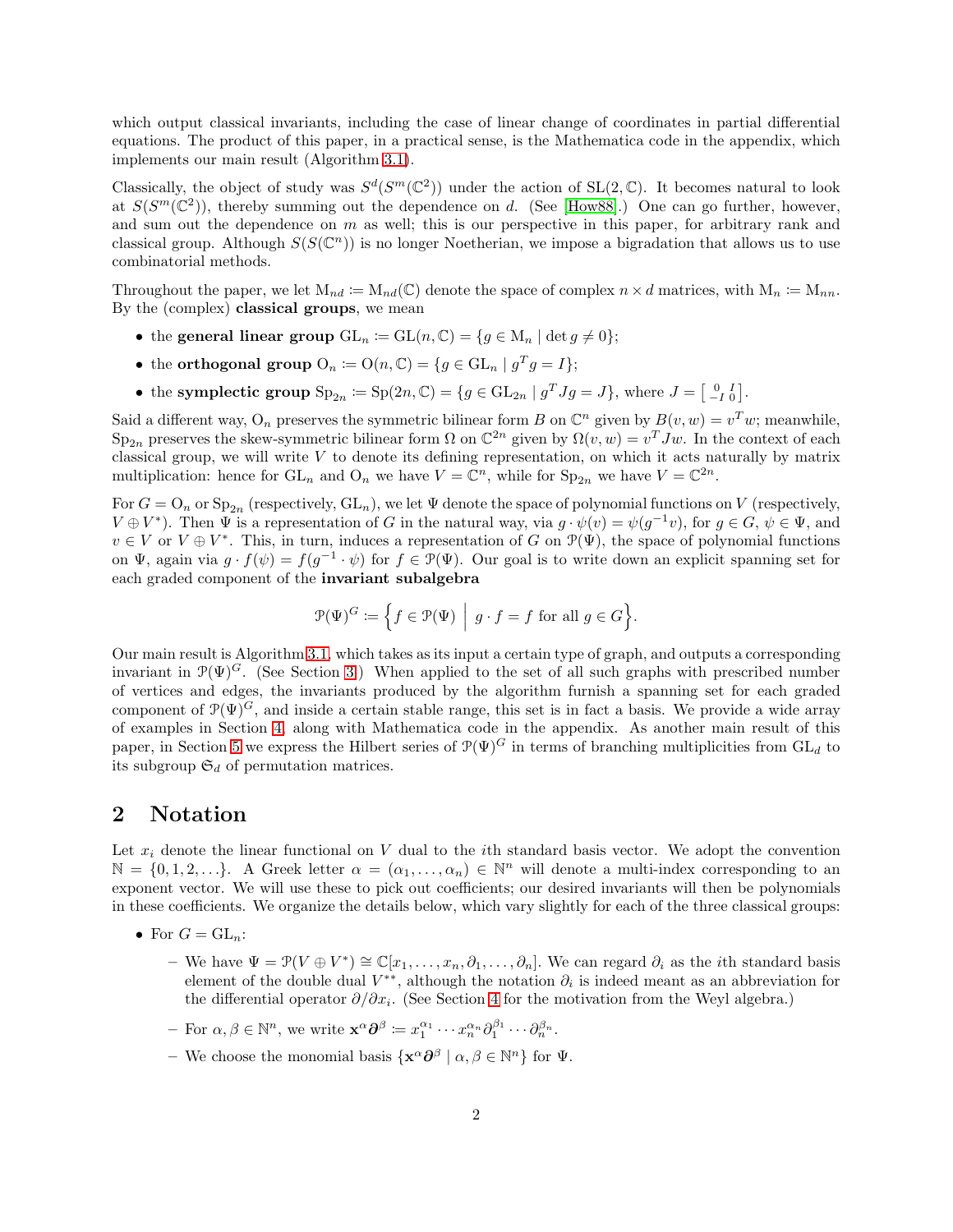- We define the linear functional  $c_{\alpha,\beta} : \Psi \longrightarrow \mathbb{C}$ , which takes the value 1 on the basis vector  $\mathbf{x}^{\alpha} \partial^{\beta}$ and 0 on all other basis vectors.
- Hence we have  $\mathcal{P}(\Psi) = \mathbb{C}[c_{\alpha,\beta}]_{\alpha,\beta \in \mathbb{N}^n}$ .
- For  $G = O_n$ :
	- We have  $\Psi \cong \mathbb{C}[x_1,\ldots,x_n].$
	- We choose the monomial basis  $\{\mathbf{x}^{\alpha} \mid \alpha \in \mathbb{N}^n\}$  for  $\Psi$ , where  $\mathbf{x}^{\alpha} := x_1^{\alpha_1} \cdots x_n^{\alpha_n}$ .
	- We define the linear functional  $c_{\alpha} : \Psi \longrightarrow \mathbb{C}$ , which takes the value 1 on the basis vector  $\mathbf{x}^{\alpha}$  and 0 on all other basis vectors.
	- Hence we have  $\mathcal{P}(\Psi) = \mathbb{C}[c_{\alpha}]_{\alpha \in \mathbb{N}^n}$ .
- For  $G = \mathrm{Sp}_{2n}$ :
	- We have  $\Psi \cong \mathbb{C}[x_1,\ldots,x_{2n}].$
	- We choose the monomial basis  $\{x^{\alpha} \mid \alpha \in \mathbb{N}^{2n}\}\)$  for  $\Psi$ .
	- We define the linear functional  $c_{\alpha} : \Psi \longrightarrow \mathbb{C}$ , just as for  $O_n$  above.
	- Hence we have  $\mathcal{P}(\Psi) = \mathbb{C}[c_{\alpha}]_{\alpha \in \mathbb{N}^{2n}}$ .

The span of the c's is the graded dual  $\Psi^{\circ} := \bigoplus_{i=0}^{\infty} \Psi_i^*$ , where  $\Psi_i$  is the *i*th graded component of  $\Psi$  with respect to polynomial degree. Note that  $\Psi^{\circ}$  is not the same as the full dual space  $\Psi^*$ , which includes infinite linear combinations of the c's. The "c" notation stands for "coefficient," since the c's extract the coefficient of the corresponding monomial. Hence our desired invariants will be polynomials in these c's, i.e., elements of  $\mathcal{P}(\Psi) \cong S(\Psi^{\circ})$ . As is customary in the literature, we define scaled coefficients  $\hat{c}$  as follows, writing  $\alpha! \coloneqq \alpha_1! \cdots \alpha_n!$ :

$$
\widehat{c}_{\alpha,\beta} \coloneqq \alpha!\beta!\, c_{\alpha,\beta} \quad \text{and} \quad \widehat{c}_{\alpha} \coloneqq \alpha!\, c_{\alpha}.
$$

In order to obtain finite-dimensional graded components, we will impose a bigradation on  $\mathcal{P}(\Psi)$ . First is the natural gradation by **degree**; hence  $\mathcal{P}^d(\Psi)$  is the space of homogeneous polynomials of degree d in the c's. The second gradation is by **weight**. To make this clear, we write  $|\alpha| := \sum_i \alpha_i$ ; then we define weight for any monomial in the  $c$ 's:

- The weight of  $c_{\alpha,\beta}\cdots c_{\psi,\omega}$  equals  $\frac{1}{2}(|\alpha|+|\beta|+\cdots+|\psi|+|\omega|)$ .
- The weight of  $c_{\alpha} \cdots c_{\omega}$  equals  $\frac{1}{2}(|\alpha| + \cdots + |\omega|)$ .

Now we can define  $\mathcal{P}_k(\Psi)$  to be the space of polynomials that are homogeneous of weight k. Finally, we set  $\mathcal{P}_k^d(\Psi) \coloneqq \mathcal{P}^d(\Psi) \cap \mathcal{P}_k(\Psi).$ 

# <span id="page-2-0"></span>3 Main result: the algorithm for each classical group

Our main result is the following algorithm, which takes the same form for all three classical groups. We present it here, and then afterward list the specifics for each group (reserving the proofs for Section [6\)](#page-11-0). By way of preview, to each classical group  $G$  we will associate a type of graph (e.g., directed or undirected), a polynomial ring R, certain quadratics  $r_{ij} \in R$ , and a G-equivariant linear operator  $\varphi: R \longrightarrow \mathcal{P}^d(\Psi)$ . We follow [\[Stu08,](#page-18-4) p. 174] in calling  $\varphi$  the **umbral operator**.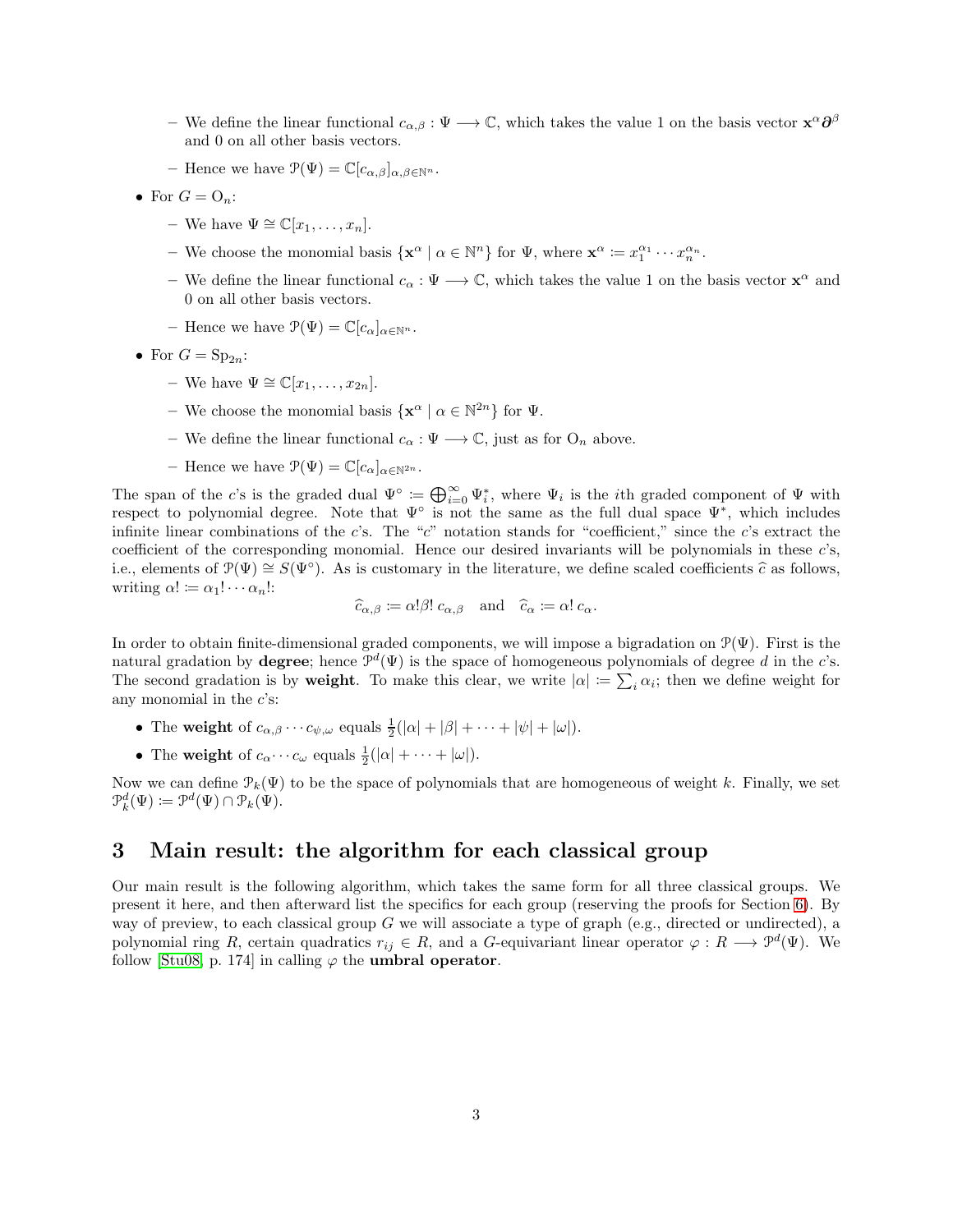<span id="page-3-1"></span>Algorithm 3.1 (for  $G = GL_n$ ,  $O_n$ , or  $Sp_{2n}$ ).

**Input:** Natural numbers  $n, d, k$ . **Output:** A spanning set for  $\mathcal{P}_k^d(\Psi)^G$ .

- 1. Let  $\mathcal{G}_k^d$  be the set of graphs (of type determined by G) with d vertices and k edges. For each graph  $\Gamma \in \mathcal{G}_{k}^d$ , choose a vertex labeling and let  $A^{\Gamma}$  be its adjacency matrix.
- 2. For each  $\Gamma \in \mathcal{G}_k^d$ , compute  $s(\Gamma) \coloneqq \prod$  $_{i,j}$  $r_{ij}^{A_{ij}^{\Gamma}}$ , where the definition of  $r_{ij}$  depends on G.

3. The set  $\left\{\varphi \circ s(\Gamma) \middle| \Gamma \in \mathcal{G}_k^d\right\}$  is a spanning set for  $\mathcal{P}_k^d(\Psi)^G$ . If  $d \leq n$ , then it is a basis.

**Remark.** In Step 2, the expression  $s(\Gamma)$  is the **symbolic notation** for a G-invariant function, in the sense of 19th-century classical invariant theory; hence our "s" notation. See [\[Stu08,](#page-18-4) p. 173] or [\[Olv99,](#page-18-3) Chapter 6] for discussions of the symbolic method. In Step 3, the umbral operator  $\varphi$  then translates the symbolic notation for an invariant into an explicit expression in terms of coefficients.

For each of the classical groups, we will now describe the particular set  $\mathcal{G}_k^d$  of graphs, polynomial ring R, quadratics  $r_{ij}$ , and umbral operator  $\varphi$ . Unless stated otherwise, we allow a **graph** to contain loops and multiple edges.

### <span id="page-3-0"></span>3.1 Details: the general linear group

For  $G = GL_n$ , we have the following:

- 1.  $\mathcal{G}_k^d$  is the set of *directed* graphs with d vertices and k edges, up to isomorphism.
- 2. Let  $R = \mathbb{C}[x_{11}, \ldots, x_{nd}, y_{11}, \ldots, y_{nd}]$ . Define the quadratics

<span id="page-3-3"></span>
$$
r_{ij} := \sum_{\ell=1}^{n} y_{\ell i} x_{\ell j}, \qquad 1 \le i, j \le d.
$$
 (3.1)

3. Define the **umbral operator**  $\varphi : R \longrightarrow \mathcal{P}^d(\Psi)$  by

<span id="page-3-2"></span>
$$
\varphi : \prod_{i,j} x_{ij}^{p_{ij}} y_{ij}^{q_{ij}} \longmapsto \prod_{j=1}^{d} \widehat{c}_{p_{\bullet j, q_{\bullet j}}} \tag{3.2}
$$

where  $p_{\bullet j} = (p_{1j}, \ldots, p_{nj})$  and  $q_{\bullet j} = (q_{1j}, \ldots, q_{nj})$ , and extend by linearity.

**Remark.** If we let  $\epsilon_i$  denote the *n*-tuple with 1 in the *i*th component and 0's elsewhere, then we have

$$
p_{\bullet j} = \sum_{i=1}^{n} p_{ij} \epsilon_i
$$
 and  $q_{\bullet j} = \sum_{i=1}^{n} q_{ij} \epsilon_i$ .

In this way we could rewrite  $(3.2)$  so that the first index i does not seem to disappear in the right-hand side.

#### 3.2 Details: the orthogonal group

For  $G = O_n$ , we have the following: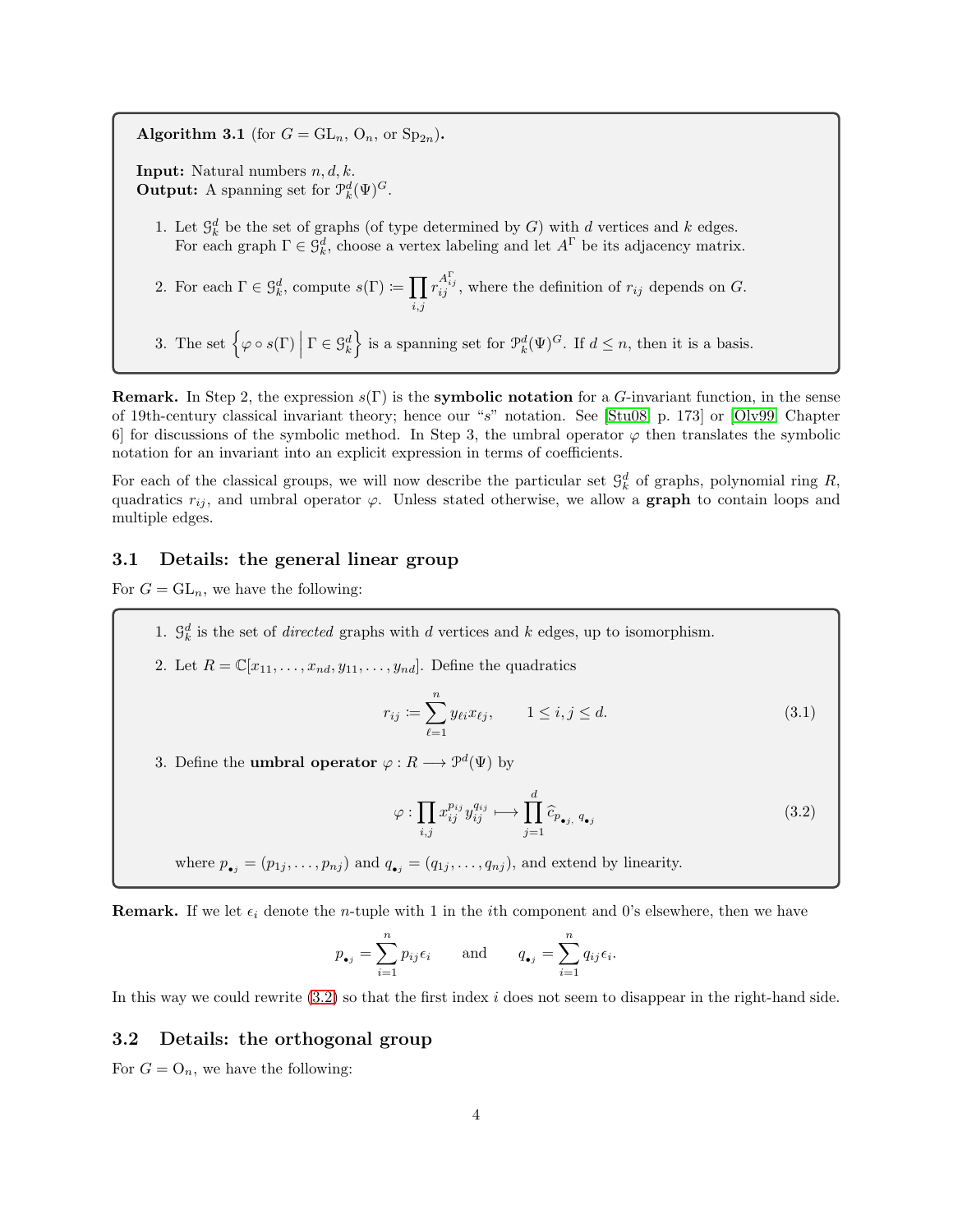- 1.  $\mathcal{G}_k^d$  is the set of *undirected* graphs with d vertices and k edges, up to isomorphism.
- 2. Let  $R = \mathbb{C}[x_{11}, \ldots, x_{nd}]$ . Define the quadratics

<span id="page-4-2"></span>
$$
r_{ij} := \sum_{\ell=1}^{n} x_{\ell i} x_{\ell j}, \qquad 1 \le i \le j \le d.
$$
 (3.3)

3. Define the **umbral operator**  $\varphi : R \longrightarrow \mathcal{P}^d(\Psi)$  by

<span id="page-4-3"></span>
$$
\varphi : \prod_{i,j} x_{ij}^{p_{ij}} \longmapsto \prod_{j=1}^{d} \widehat{c}_{p_{\bullet j}} \tag{3.4}
$$

where  $p_{\bullet j} = (p_{1j}, \ldots, p_{nj})$ , and extend by linearity.

#### <span id="page-4-1"></span>3.3 Details: the symplectic group

For  $G = \text{Sp}_{2n}$ , the graphs in  $\mathcal{G}_k^d$  are more delicate to define; they form a proper subset of  $\mathcal{G}_k^d$  from the  $O_n$ case above.

Let  $\Gamma$  be an (undirected) graph with d vertices and k edges, and no loops. Arbitrarily choose vertex labels 1, ..., d; then each element  $\sigma$  of the symmetric group  $\mathfrak{S}_d$  determines another vertex labeling, by permuting the original labels. Call this labeled graph  $\sigma \Gamma$ , and define the skew-symmetric matrix  $A^{\sigma \Gamma}$  so that its uppertriangular entries correspond with those in the adjacency matrix of  $\sigma \Gamma$ . Recall that an **inversion** of a permutation  $\sigma \in \mathfrak{S}_d$  is an ordered pair  $(i, j)$  such that  $i < j$  and  $\sigma(i) > \sigma(j)$ . We now define

<span id="page-4-4"></span>
$$
inv(\Gamma, \sigma) \coloneqq \# \left\{ \text{ edge } \{i, j\} \text{ of } \mathbb{1}\Gamma \, \Big| \, (i, j) \text{ is an inversion of } \sigma \right\}. \tag{3.5}
$$

Finally, we define the following set of graphs for the case  $G = \mathrm{Sp}_{2n}$ :

<span id="page-4-0"></span>
$$
\mathcal{G}_k^d \coloneqq \left\{ \Gamma \text{ a loopless graph with } d \text{ vertices and } k \text{ edges } \middle| A^{1\Gamma} = A^{\sigma\Gamma} \Longrightarrow \text{inv}(\Gamma, \sigma) \text{ is even } \right\}. \tag{3.6}
$$

This set is independent of the choice of initial vertex labels, since  $\mathfrak{S}_d$  acts transitively on vertex labelings.

**Example 3.2.** For  $d = 1$ , by definition we have  $\mathcal{G}_k^1 = \emptyset$ . For  $d = 2$ , we have

$$
\#\mathcal{G}_k^2 = \begin{cases} 0, & k \text{ odd,} \\ 1, & k \text{ even.} \end{cases}
$$

After all, the only possible graph  $\Gamma \in \mathcal{G}_k^2$  consists of two vertices connected by k edges. Upon choosing vertex labels 1 and 2, so that each edge is a copy of  $\{1,2\}$ , we have  $A^{1}\Gamma = \begin{bmatrix} 0 & k \ -k & 0 \end{bmatrix}$ . Letting  $\sigma$  be the nontrivial element of  $\mathfrak{S}_2$ , we find that  $A^{\sigma\Gamma} = A^{\Gamma\Gamma}$ . Since the only inversion of  $\sigma$  is  $(1, 2)$ , we have  $inv(\Gamma, \sigma) = k$ . Hence by [\(3.6\)](#page-4-0), if k is odd, then  $\Gamma$  is not in fact an element of  $\mathcal{G}_k^2$ , which thus must be empty.

**Example 3.3.** Let  $d = 3$ . We list the elements of  $\mathcal{G}_k^3$  for the first few values of k: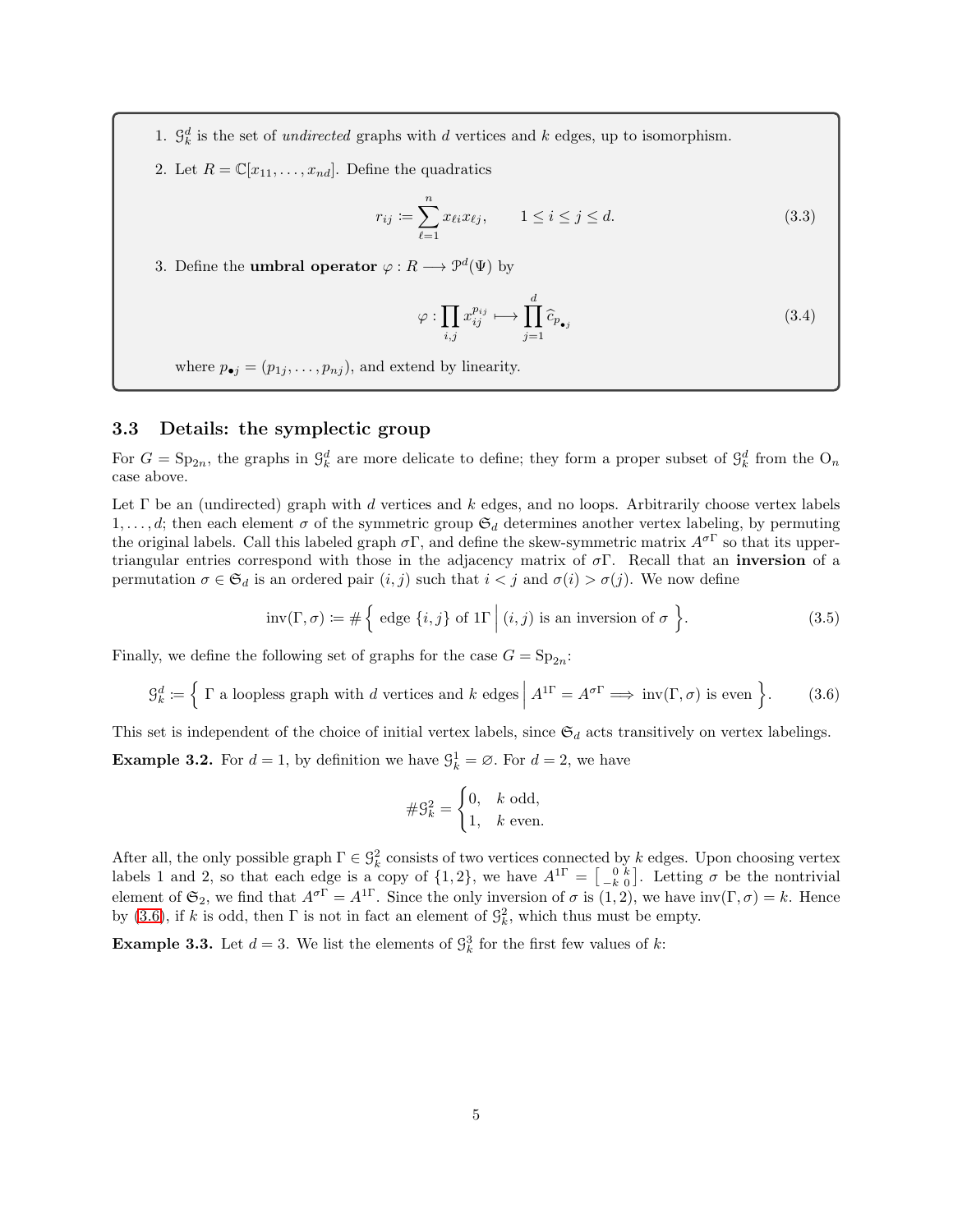

Having described the set  $\mathcal{G}_{k}^{d}$ , we now present the details in Algorithm [3.1](#page-3-1) for  $G = \text{Sp}_{2n}$ :

- 1.  $\mathcal{G}_k^d$  is the set of graphs defined in [\(3.6\)](#page-4-0).
- 2. Let  $R = \mathbb{C}[x_{11}, \ldots, x_{2n,d}]$ . Define the quadratics

<span id="page-5-0"></span>
$$
r_{ij} := \sum_{\ell=1}^{n} x_{\ell i} x_{\ell+n,j} - x_{\ell+n,i} x_{\ell j}, \qquad 1 \le i < j \le d. \tag{3.7}
$$

3. Define the **umbral operator**  $\varphi : R \longrightarrow \mathcal{P}^d(\Psi)$  by

<span id="page-5-1"></span>
$$
\varphi : \prod_{i,j} x_{ij}^{p_{ij}} \longmapsto \prod_{j=1}^{d} \widehat{c}_{p_{\bullet j}} \tag{3.8}
$$

where  $p_{\bullet j} = (p_{1j}, \ldots, p_{2n,j})$ , and extend by linearity.

Remark. The condition in [\(3.6\)](#page-4-0) can also be understood in terms of *directed* graphs (digraphs). If we regard  $Γ$  as the underlying graph of a digraph, then  $Γ ∈ G_k^d$  if and only if it is impossible to reverse an odd number of edges while preserving the isomorphism class of the digraph. This is because the upper-triangular entries in  $A^{\sigma\Gamma}$  can be regarded as the adjacency matrix for the unique digraph (1) with underlying graph  $\Gamma$  and (2) *topologically ordered* with respect to the vertex labeling determined by  $\sigma$  (i.e., all edges are of the form  $(i, j)$ ) where  $i < j$ ). Thus  $A^{1\Gamma} = A^{\sigma\Gamma}$  if and only if 1 $\Gamma$  and  $\sigma\Gamma$  are isomorphic as digraphs. Moreover,  $inv(\Gamma, \sigma)$ is just the number of edges in the digraph for 1Γ which must be reversed to obtain the digraph for  $\sigma\Gamma$ . Compare this to the graph syzygy that Olver calls "Rule #1" in [\[Olv99,](#page-18-3) p. 134]. Effectively, reversing a single edge "negates" a graph, as does reversing an odd number of edges; hence any graph which equals its own negation must be 0. Note that this condition automatically rules out loops.

In the appendix, we include Mathematica code for implementing Algorithm [3.1.](#page-3-1) We have used this code to compute the examples in the following section.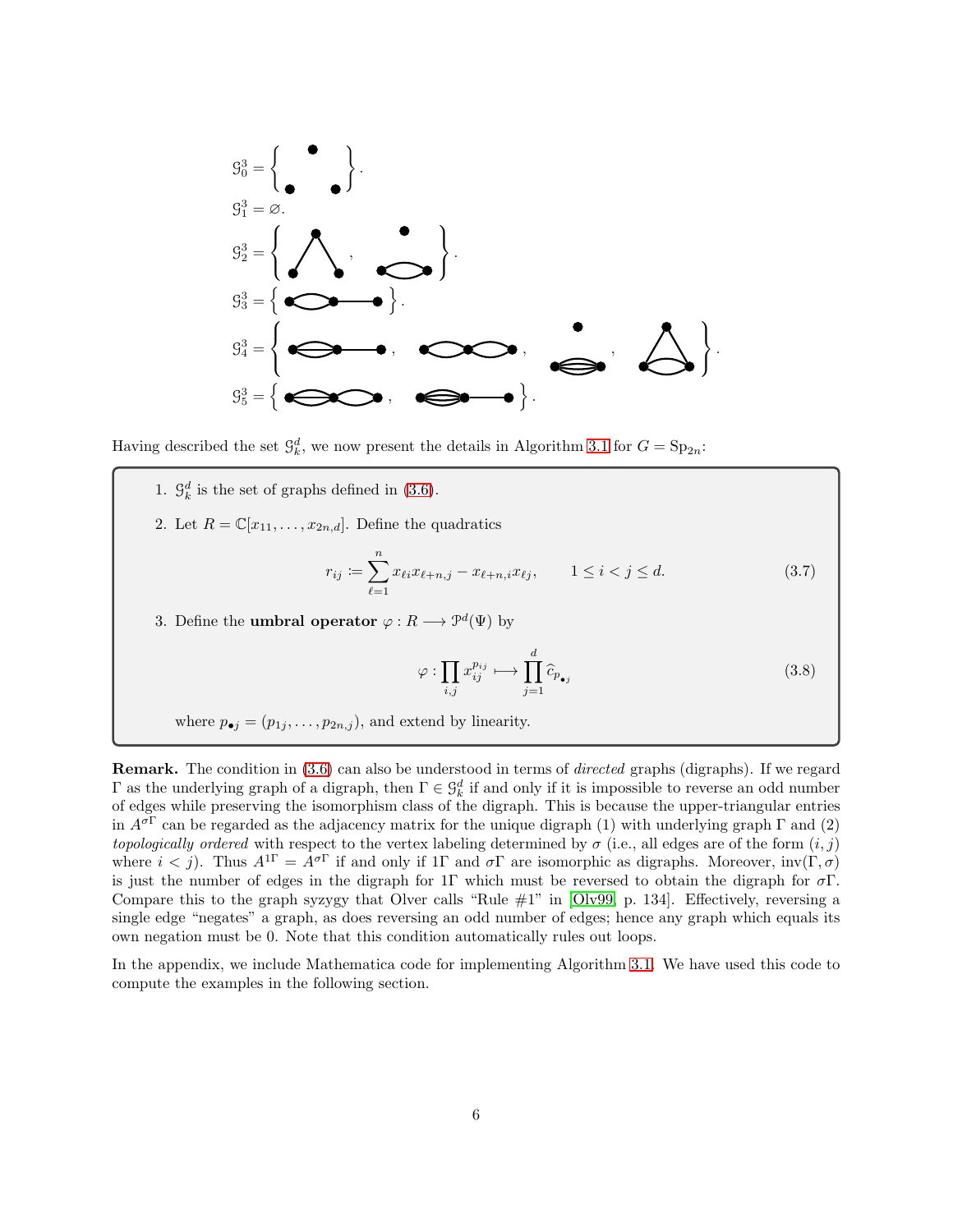### <span id="page-6-0"></span>4 Examples

#### 4.1 The general linear group

For  $GL_n$ , we have  $\Psi = \mathcal{P}(V \oplus V^*)$ , which is isomorphic (as a  $GL_n$ -module) to the associated graded algebra  $\mathbb{C}[x_1,\ldots,x_n,\partial_1,\ldots,\partial_n]$  of the **Weyl algebra**, i.e., the algebra of polynomial-coefficient differential operators on  $\mathcal{P}(V)$ . In this context,  $x_i$  is the operator that multiplies by  $x_i$ , and  $\partial_i$  is the differential operator  $\partial/\partial_i$ . (Of course, the Weyl algebra itself is not commutative, since  $\partial_i x_i = x_i \partial_i + 1$ , but here we are interested only in the G-module structure.) Explicitly, span $\{x_1, \ldots, x_n\} \cong V^*$  and span $\{\partial_1, \ldots, \partial_n\} \cong V$  as  $GL_n$ -modules. (See the detailed exposition in [\[Pro07,](#page-18-0) p. 39].) Thus  $\Psi$  is of interest because the  $GL_n$ -orbits are precisely the equivalence classes of linear PDE's under linear change of coordinates. In turn, the invariants  $\mathcal{P}(\Psi)^{\mathrm{GL}_n}$ are those functions constant on the orbits. (They do not separate the orbits, however: if the closures of two orbits intersect, then any invariant function is constant on the union of those orbits.)

**Example 4.1**  $(d = k = 1)$ . Let Γ be the digraph consisting of a single loop on a single vertex; then we can use Algorithm [3.1](#page-3-1) to compute the invariant  $\varphi \circ s(\Gamma)$  by hand. Clearly  $A^{\Gamma} = [1]$ , and so  $s(\Gamma) = r_{11} = \sum_{\ell=1}^{n} y_{\ell 1} x_{\ell 1}$ . We have  $\varphi(x_{\ell 1}y_{\ell 1}) = \hat{c}_{\epsilon_{\ell},\epsilon_{\ell}}$ , where  $\epsilon_{\ell}$  denotes the *n*-tuple whose  $\ell$ th component is 1 with 0's elsewhere. Summing these up, we obtain the invariant  $\sum_{\ell=1}^n c_{\epsilon_\ell,\epsilon_\ell}$ . (Note that in this case, the factorials are all 1! so that  $\hat{c}$  is no different than c.) To make this more transparent, we write  $[\mathbf{x}^{\alpha} \partial^{\beta}]$  in place of  $c_{\alpha,\beta}$ , and obtain the invariant  $[x_1\partial_1] + \cdots + [x_n\partial_n]$ .

**Example 4.2** ( $n = 1$ ). When  $G = GL_1$ , we can suppress subscripts and write the Weyl algebra as  $\Psi =$  $\mathbb{C}[x,\partial]$ . We will write  $[x^a\partial^b]$  in place of  $c_{\alpha,\beta}$ , where  $\alpha=(a)$  and  $\beta=(b)$ . We can also suppress the first index in R, so that  $r_{ij} := y_i x_j$ . Supposing  $1 \leq i < I \leq d$  and  $1 \leq j < J \leq d$ , we have the relation

$$
r_{ij}r_{IJ}=(y_ix_j)(y_Ix_J)=(y_ix_J)(y_Ix_j)=r_{iJ}r_{Ij}.
$$

<span id="page-6-1"></span>(These relations  $r_{ij}r_{IJ} - r_{iJ}r_{Ij} = 0$  generate the determinantal ideal defining  $\mathcal{P}(M_d^{\leq 1})$ ; see Section [6](#page-11-0) for details.) Consequently,  $\varphi \circ s(\Gamma)$  is invariant under the operation of switching the targets of a pair of directed edges. This allows us to easily characterize all linear and quadratic invariants in Table [1,](#page-6-1) where the labels indicate the number of directed edges.

|                                                    |                                                                     | $\varphi \circ s(\Gamma)$                              |
|----------------------------------------------------|---------------------------------------------------------------------|--------------------------------------------------------|
| $k$ (                                              | [k]                                                                 | $[x^k\partial^k]$                                      |
| $\overline{v}$<br>a <sub>l</sub><br>$\mathfrak{c}$ | $\left[\begin{smallmatrix} a & b \\ 0 & c \end{smallmatrix}\right]$ | $\left[ x^a \partial^{a+b}][x^{b+c}\partial^c \right]$ |

Table 1: Linear and quadratic GL<sub>1</sub>-invariants on  $\mathbb{C}[x, \partial]$ , up to a constant multiple.

**Example 4.3**  $(n = 2)$ . In this example we will compute a basis for  $\mathcal{P}_k^d(\Psi)^{\text{GL}_n}$  in the case that  $n = d = k = 2$ . Since  $G = GL_2$ , we write x and y in place of  $x_1$  and  $x_2$ , so that  $\Psi = \mathbb{C}[x, y, \partial_x, \partial_y]$ . As in the previous example, we write coefficients as  $[x^a y^b \partial_x^c \partial_y^d]$  rather than  $c_{(a,b),(c,d)}$ .

There are six directed graphs (up to isomorphism) with two vertices and two edges; hence  $\#\mathcal{G}_2^2 = 6 =$  $\dim \mathcal{P}_2^2(\Psi)^{\mathrm{GL}_2}$ , since we are in the stable range where  $d \leq n$ . In Table [2](#page-7-0) we display each of these graphs, its adjacency matrix (up to permutation of rows and columns), and its corresponding basis element in  $\mathcal{P}_2^2(\Psi)^{\rm GL_2}$ .

Remark. We observe a general phenomenon from Tables [1](#page-6-1) and [2,](#page-7-0) which follows directly from the definition of the umbral operator in [\(3.2\)](#page-3-2). Let  $\Gamma \in \mathcal{G}_k^d$ , and choose an adjacency matrix  $A^{\Gamma}$  for any vertex labeling. Then in each term

$$
c_{\alpha^1, \beta^1} \cdots c_{\alpha^d, \beta^d} \quad (\alpha^i, \beta^i \in \mathbb{N}^n)
$$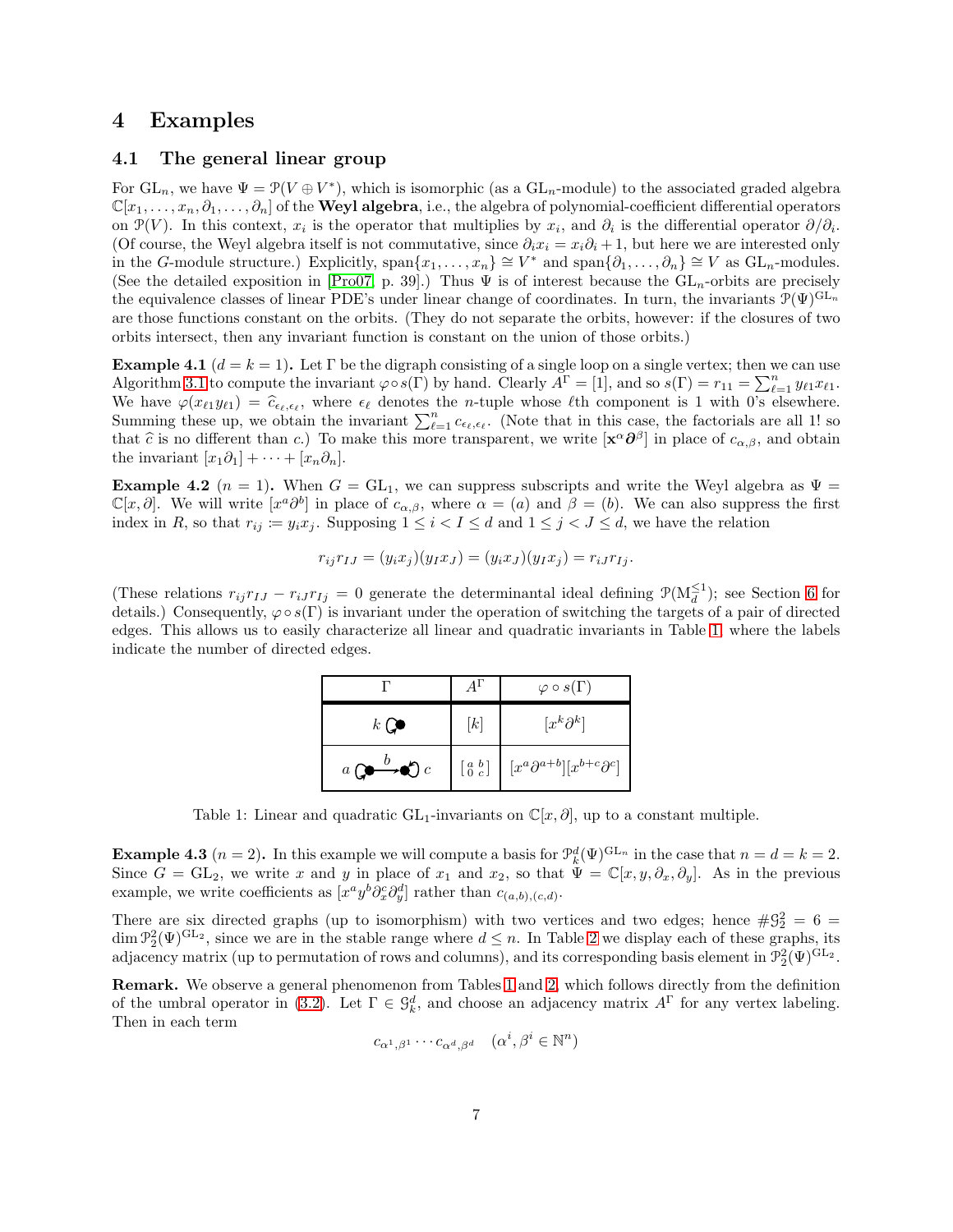<span id="page-7-0"></span>

| $\Gamma \in \mathcal{G}_2^2$ | $A^{\Gamma}$                                                        | $\varphi \circ s(\Gamma)$                                                                                               |
|------------------------------|---------------------------------------------------------------------|-------------------------------------------------------------------------------------------------------------------------|
| 60                           | $\begin{bmatrix} 1 & 0 \\ 0 & 1 \end{bmatrix}$                      | $[x\partial_x]^2 + 2[x\partial_x][y\partial_y] + [y\partial_y]^2$                                                       |
|                              | $\begin{bmatrix} 2 & 0 \\ 0 & 0 \end{bmatrix}$                      | $[1] \cdot (4[x^2\partial_x^2] + 2[xy\partial_x\partial_y] + 4[y^2\partial_y^2])$                                       |
|                              | $\left[\begin{smallmatrix} 0 & 2 \\ 0 & 0 \end{smallmatrix}\right]$ | $4[x^2][\partial_x^2]+2[xy][\partial_x\partial_y]+4[y^2][\partial_y^2]$                                                 |
|                              | $\left[\begin{smallmatrix} 0 & 1 \\ 1 & 0 \end{smallmatrix}\right]$ | $[x\partial_x]^2 + 2[x\partial_y][y\partial_x] + [y\partial_y]^2$                                                       |
|                              | $\left[\begin{smallmatrix}1&1\\0&0\end{smallmatrix}\right]$         | $2[x\partial_x^2][x] + [x\partial_x\partial_y][y] + [y\partial_x\partial_y][x] + 2[y\partial_y^2][y]$                   |
|                              | $\begin{bmatrix} 1 & 0 \\ 1 & 0 \end{bmatrix}$                      | $2[x^2\partial_x][\partial_x] + [xy\partial_x][\partial_y] + [xy\partial_y][\partial_x] + 2[y^2\partial_y][\partial_y]$ |

Table 2: A basis for  $\mathcal{P}_2^2(\Psi)^{\mathrm{GL}_2}$ , computed using Algorithm [3.1.](#page-3-1)

of the corresponding invariant  $\varphi \circ s(\Gamma)$ , the d factors  $c_{\alpha^i,\beta^i}$  can be rearranged so that

$$
|\alpha^{i}| = i\text{th column sum of } A^{\Gamma},
$$
  

$$
|\beta^{i}| = i\text{th row sum of } A^{\Gamma}
$$
 (4.1)

simultaneously for each  $i = 1, \ldots, d$ .

Now recall that an element  $\psi \in \Psi$  is a **vector field** if it takes the form

<span id="page-7-1"></span>
$$
\psi = \sum_{i=1}^{n} f_i(\mathbf{x}) \partial_i
$$

with each  $f_i(\mathbf{x}) \in \mathbb{C}[\mathbf{x}]$ . In this case,  $c_{\alpha,\beta}(\psi) \neq 0$  implies that  $|\beta| = 1$ . By the observation [\(4.1\)](#page-7-1), then,  $\varphi \circ s(\Gamma)$  vanishes on  $\psi$  unless  $A^{\Gamma}$  contains exactly one 1 in each row, with 0's elsewhere; equivalently, every vertex in  $\Gamma$  has out-degree 1. For fixed d, each such digraph can be regarded naturally as an equivalence class of a finite dynamical system on a d-element set.

<span id="page-7-2"></span>**Example 4.4** (Quadratic invariants on two-dimensional vector fields). Let  $G = GL_2$ , and define the vector field

$$
\psi = (x^2 + y^2 + 2xy + 2x + 2y + 1) \partial_x + (x^2 + y^2 - 2xy + 4x - 4y + 4) \partial_y,
$$

which (since all coefficients are real) we depict in Figure [1a.](#page-8-0) Let  $g = \begin{bmatrix} 0 & -2 \\ 1 & 0 \end{bmatrix} \in G$ . Then

$$
g \cdot \psi = -\left(\frac{1}{2}x^2 + 2y^2 + 2xy + 4x + 8y + 8\right)\partial_x + \left(\frac{1}{4}x^2 + y^2 - xy - x + 2y + 1\right)\partial_y,
$$

which we depict in Figure [1b.](#page-8-0) We will compute the quadratic G-invariant functions on both  $\psi$  and  $g \cdot \psi$ . The only graphs in Table [2](#page-7-0) that correspond to nonvanishing invariants on  $\psi$  are the finite dynamical systems, presented in rows 1, 4, and 5. We compute these invariants in Table [3.](#page-8-1)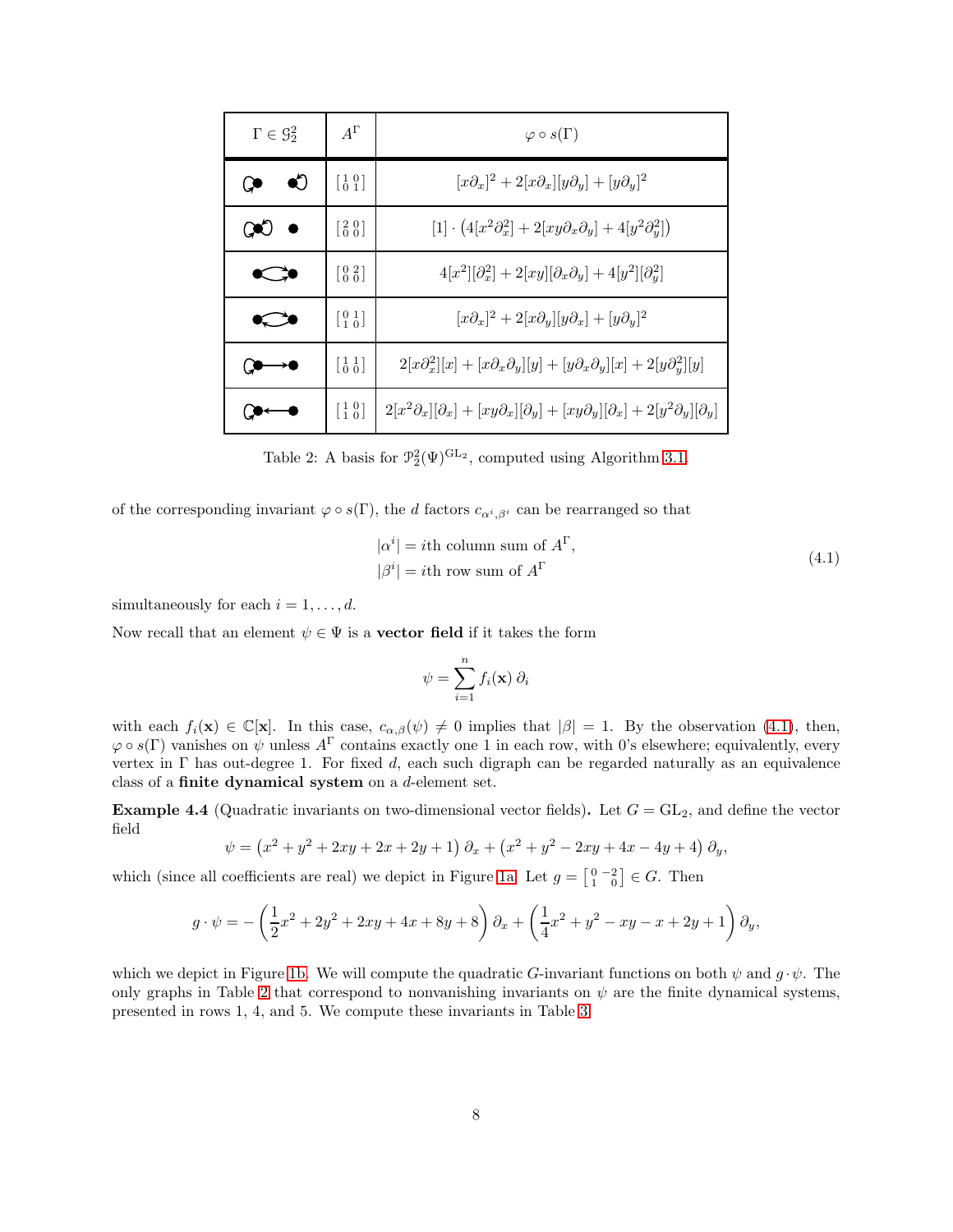<span id="page-8-0"></span>

<span id="page-8-1"></span>(a) The vector field  $\psi$ 

(b) The transformed vector field  $g \cdot \psi$ 

| Finite dynamical system $\Gamma$ ; |           |                   |
|------------------------------------|-----------|-------------------|
| let $I = \varphi \circ s(\Gamma)$  | $I(\psi)$ | $I(g \cdot \psi)$ |
|                                    | 4         |                   |
|                                    | 36        | 36                |
|                                    | 16        | 16                |

Figure 1: The vector fields from Example [4.4.](#page-7-2)

Table 3: Nonvanishing quadratic invariants on the vector fields  $\psi$  and  $q \cdot \psi$  from Example [4.4.](#page-7-2)

#### 4.2 The orthogonal group

**Example 4.5.** We consider the familiar example of conic sections in  $\mathbb{R}^2$ . The general form of a conic section is

$$
Ax2 + Bxy + Cy2 + Dx + Ey + F = 0,
$$

where  $A, \ldots, F \in \mathbb{R}$ . (We remark that  $O_n$  is defined over  $\mathbb{R}$ , and its real points constitute the subgroup  $O(n,\mathbb{R})$ . In Table [4,](#page-9-1) we list the well-known invariants on conic sections, under the action of  $O(2,\mathbb{R})$ ; the right-hand column presents the corresponding graphs from Algorithm [3.1,](#page-3-1) where  $G = O_2$  is the complexification of  $O(2,\mathbb{R})$ .

#### 4.3 The symplectic group

Let  $n = 1$ . In this case, since  $G = Sp_2 \cong SL_2$ , our Algorithm [3.1](#page-3-1) actually finds  $SL_2$ -invariants on  $\Psi \cong \mathbb{C}[x, y]$ . Whereas classical invariant theory treated  $SL_2$ -invariants on binary m-forms, i.e., on the space  $S^m(\mathbb{C}^2)$ spanned by  $\{x^m, x^{m-1}y, \ldots, xy^{m-1}, y^m\}$ , our approach allows us to write down the SL<sub>2</sub>-invariants on the direct sum of all these spaces, namely the entire polynomial ring  $\mathbb{C}[x, y] \cong \bigoplus_{m=0}^{\infty} S^m(\mathbb{C}^2)$ .

In [\[OS89\]](#page-18-6), and subsequently in [\[Olv99,](#page-18-3) Chapter 7], Olver describes a graphical method for invariants (and more generally, covariants) of binary forms, which can be regarded as a special case of our Algorithm [3.1.](#page-3-1) Specifically, when  $G = Sp_2$  and Γ is m-regular (i.e., every vertex has degree m), our corresponding invariant  $\varphi \circ s(\Gamma)$  restricts to an invariant on the space of binary m-forms, which coincides (up to a constant multiple)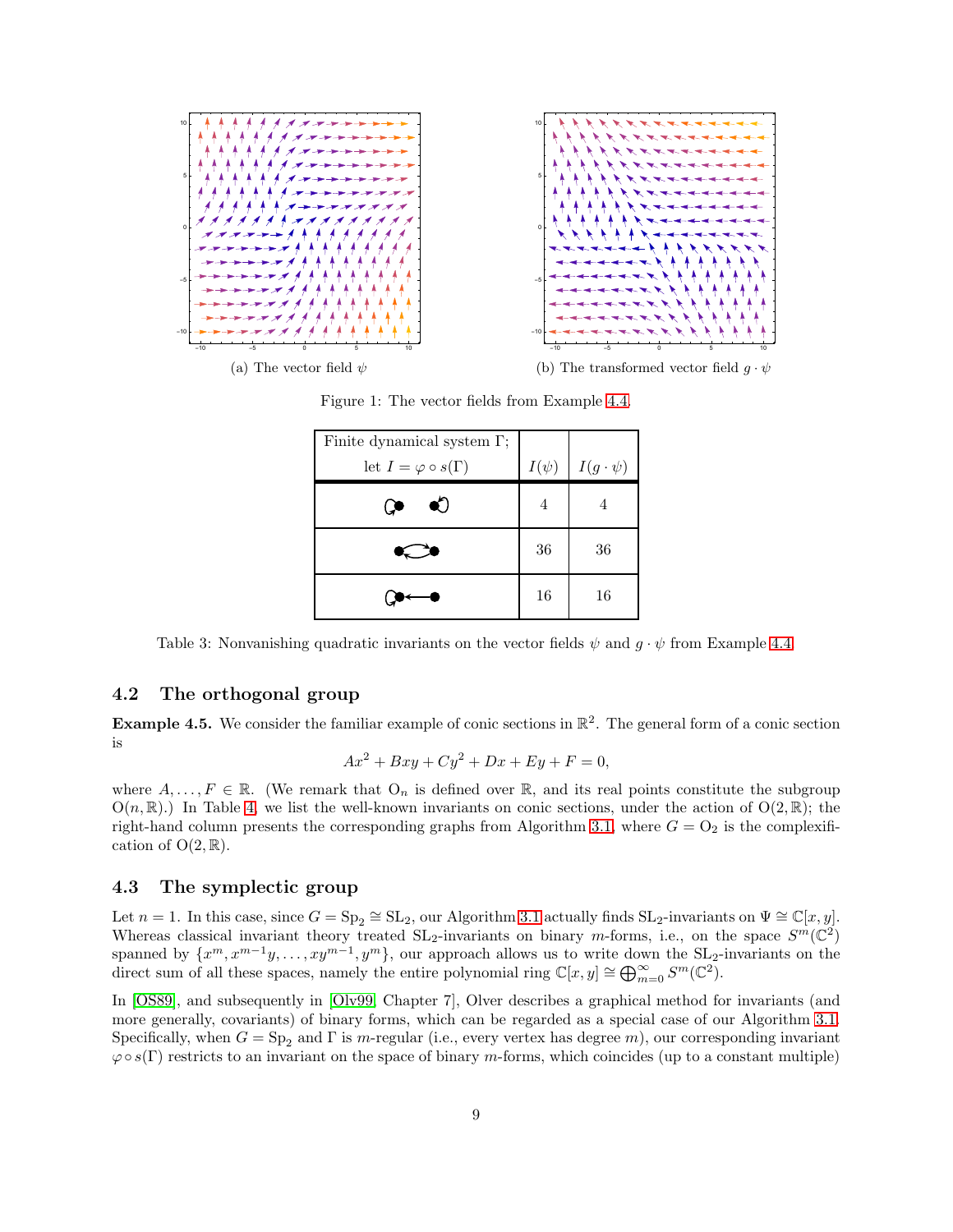<span id="page-9-1"></span>

| Classical invariant                                                                  | Corresponding graph                                                                                     |
|--------------------------------------------------------------------------------------|---------------------------------------------------------------------------------------------------------|
| F                                                                                    |                                                                                                         |
| $A+C$                                                                                | $rac{1}{2}$ $\bullet$                                                                                   |
| $D^2 + E^2$                                                                          |                                                                                                         |
| $B^2 - 4AC$                                                                          | $\frac{1}{2}$ co - 0 0                                                                                  |
| $I := \begin{pmatrix} A & B/2 & D/2 \\ B/2 & C & E/2 \\ D/2 & E/2 & F \end{pmatrix}$ | $\frac{1}{8}$ $\bullet \bullet \bullet + \bullet$ $\bullet$ $\bullet$ $\bullet$ $\bullet$               |
| $\rm (eccentricity)^2$                                                               | $2\sqrt{2}$ $\infty$ - 0 $\infty$<br>sgn $I$ $Q\bullet$ + $\sqrt{2}$ $Q\bullet$ - $Q\bullet$ $Q\bullet$ |

Table 4: Invariants of conic sections under the action of  $O(2, \mathbb{R})$ .

<span id="page-9-0"></span>

| Binary form       | Classical invariant                                                                   | Graph | Scale factor |
|-------------------|---------------------------------------------------------------------------------------|-------|--------------|
| Quadric $(m = 2)$ | $\Delta_2 = B^2 - 4AC$                                                                | ᅠ     | $-2$         |
| Cubic $(m=3)$     | $\Delta_3 = B^2C^2 - 4AC^3 - 4B^3D + 18ABCD - 27A^2D^2$                               | O     | 96           |
| Quartic $(m = 4)$ | $i = AE - \frac{1}{4}BD + \frac{1}{12}C^2$                                            | ⋟     | 1152         |
|                   | $j = \begin{vmatrix} A & B/4 & C/6 \\ B/4 & C/6 & D/4 \\ C/6 & D/4 & E \end{vmatrix}$ |       | 82944        |

Table 5: Fundamental invariants of the binary quadric, cubic, and quartic.

with the invariant obtained from the same graph in Olver's method. (Although Olver's graphs are directed, reversing an arrow just multiplies the corresponding covariant by −1; therefore we lose nothing by our use of undirected graphs in  $\mathcal{G}_{k}^{d}$ . See the remark at the end of Section [3.3.](#page-4-1))

**Remark.** In the  $n = 1$  case, our quadratic  $r_{ij} = x_{1i}x_{2j} - x_{2i}x_{1j}$  is just the determinant of the minor corresponding to columns i and j of a  $2 \times d$  matrix, i.e., a Plücker coordinate. In classical invariant theory, this determinant is often denoted by [ij], or more commonly by bracketed Greek letters, and historically has been named a **symbolical determinantal factor** [\[GY10\]](#page-17-1), a **bracket factor** [\[Wey39,](#page-18-1) [Olv99\]](#page-18-3), or a homogenized root [\[KR84\]](#page-18-7).

Example 4.6 (Invariants of binary forms). In Table [5,](#page-9-0) we list the well-known fundamental invariants of the binary quadric, cubic, and quartic  $(m = 2, 3, 4)$ , along with their corresponding graphs from Algorithm [3.1,](#page-3-1) up to a scale factor. In place of our c notation, we write the coefficients as capital letters  $A, B, \ldots$  in descending order of degree in x. The symbol  $\Delta_m$  denotes the discriminant of the binary m-form. In the case of the quartic, we follow  $[O \mid v99, p. 29]$  in denoting the two fundamental invariants<sup>[1](#page-9-2)</sup> by i and j; then the discriminant is  $\Delta_4 = i^3 - 27j^2$ . Graphically, the product of invariants corresponds to the union of their corresponding graphs. Note that the graphs in Table [5](#page-9-0) are indeed m-regular, with the number of vertices giving the degree of the invariant in the coefficients.

Example 4.7. In Olver's method, for fixed m, a graph that is not m-regular corresponds to a *covariant*

<span id="page-9-2"></span><sup>&</sup>lt;sup>1</sup>In [\[GY10,](#page-17-1) p. 205], these invariants are denoted by I and J, while their multiples are written as  $i := 2I$  and  $j := 6J$ .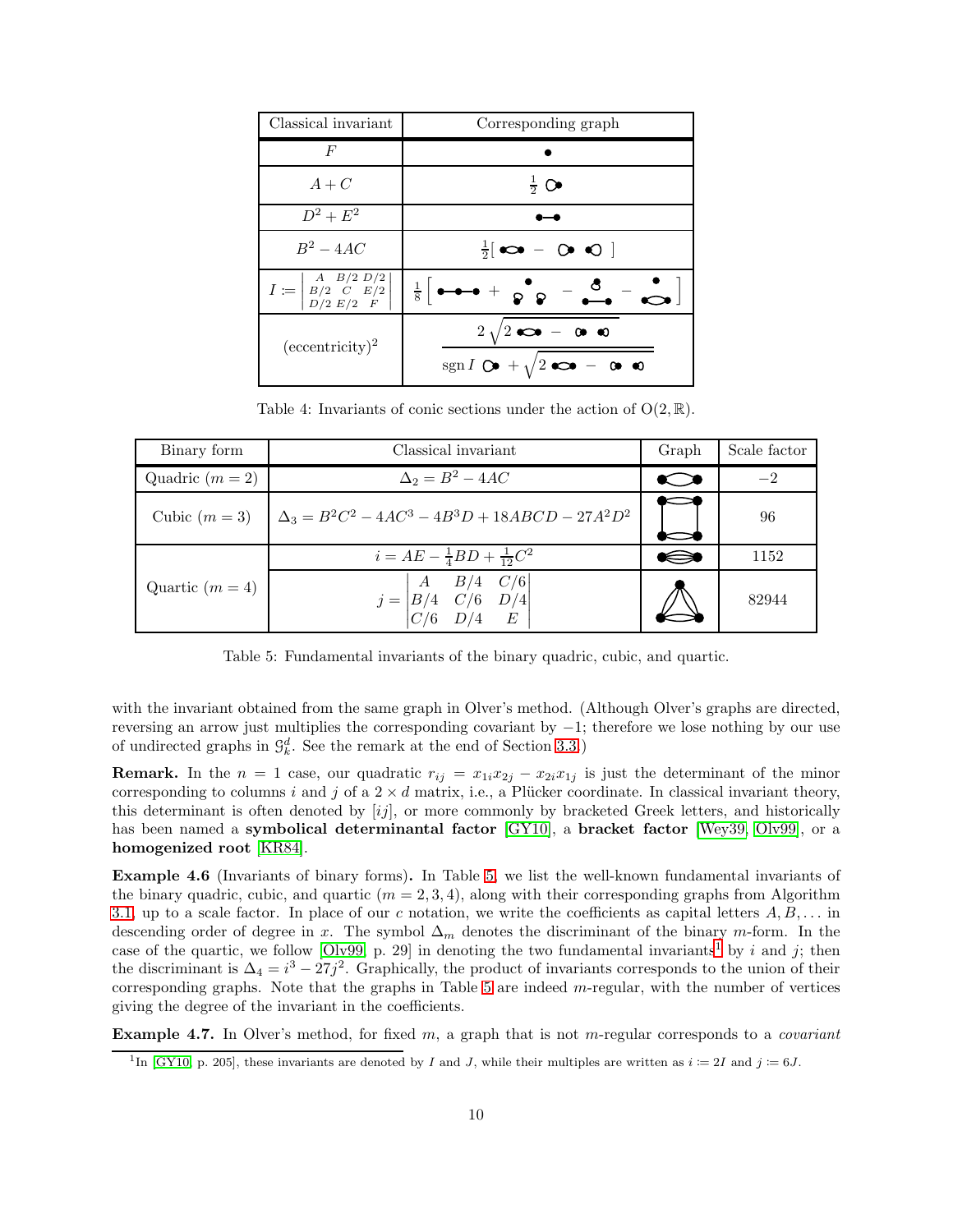on binary m-forms (i.e., an SL2-invariant polynomial in not just the coefficients of the form, but also in the variables x and y). For us, however, *all* graphs correspond to true invariants on  $\mathbb{C}[x, y]$ . Consequently, certain syzygies among Olver's graphs do not carry over into our graphs, specifically Olver's "Rule #2"; see illustration (7.3) in [\[Olv99,](#page-18-3) p. 135]. As a specific example, take the following graph  $\Gamma \in \mathcal{G}_4^3$ , which for Olver in [\[Olv99,](#page-18-3) p. 135] corresponds to the zero covariant on a binary form of degree  $m \geq 3$ :



For us, however,  $\Gamma$  corresponds to a nontrivial degree-3 invariant on  $\mathbb{C}[x, y]$ :

$$
\varphi \circ s(\Gamma) = 16c_{12}^2c_{20} - 8c_{11}c_{12}c_{21} - 48c_{03}c_{20}c_{21} + 16c_{02}c_{21}^2 + 72c_{03}c_{11}c_{30} - 48c_{02}c_{12}c_{30}
$$

where we have suppressed the parentheses around the ordered pairs in the subscripts. Observe that the vertices of  $\Gamma$  have degrees 2, 3, and 3; this is reflected in the fact that each term in the corresponding invariant takes the form  $c_{\alpha}c_{\beta}c_{\gamma}$ , where  $\alpha, \beta, \gamma \in \mathbb{N}^2$  and

$$
|\alpha| = 2, \quad |\beta| = 3, \quad |\gamma| = 3.
$$

# <span id="page-10-0"></span>5 Branching multiplicities

A polynomial representation of  $GL_d$  is a group homomorphism  $\rho: GL_d \longrightarrow GL_m$  for some m, such that the matrix coordinates  $\rho(g)_{ij}$  are polynomials in the entries of  $g \in GL_d$ . (As is typical, we will also use the term "representation" for the complex m-dimensional vector space on which  $\rho(\mathrm{GL}_n) \subset \mathrm{GL}_m$  acts.) By the theorem of the highest weight, the irreducible polynomial representations of  $GL_d$  are indexed by the partitions  $\lambda$  such that  $\ell(\lambda) \leq d$ . We write  $F_d^{\lambda}$  for the irreducible representation of  $GL_d$  with highest weight λ.

A partition is a finite, weakly decreasing sequence of positive integers (parts), typically denoted by a lowercase Greek letter. If d is the sum of the parts of  $\lambda$ , then we write  $\lambda \vdash d$ . The number of parts of  $\lambda$  is called its length, denoted by  $\ell(\lambda)$ . We write (d) to denote the length-1 partition of size d. We also define the set

$$
\operatorname{Par}(k,m) := \left\{ \lambda \mid \lambda \vdash k \text{ and } \ell(\lambda) \le m \right\}.
$$

We will write  $2\lambda$  to denote the partition whose parts are double those of  $\lambda$ ; for example, if  $\lambda = (4, 3, 3, 1)$ , then  $2\lambda = (8, 6, 6, 2)$ . We will also speak of the **columns** of a partition, by which we mean the columns of its associated Young diagram. In particular, when we describe a partition as having even column lengths, we mean that it takes the form  $(\lambda_1, \lambda_1, \lambda_2, \lambda_2, \ldots, \lambda_n, \lambda_n)$ , where each part is duplicated.

Consider the restriction of GL<sub>d</sub> to its subgroup  $\mathfrak{S}_d$ , realized as permutation matrices. If  $\mu \vdash d$ , we write  $Y_d^{\mu}$ for the irreducible representation of  $\mathfrak{S}_d$  which corresponds to  $F_d^{\mu}$  via Schur–Weyl duality. Upon restriction to  $\mathfrak{S}_d$ , the representation  $F_d^{\lambda}$  decomposes into a direct sum of irreducible representations  $Y_d^{\mu}$ ; we write

<span id="page-10-1"></span>
$$
b_{\mu}^{\lambda} := \dim \operatorname{Hom}_{\mathfrak{S}_d}(Y_d^{\mu}, F_d^{\lambda})
$$
\n
$$
(5.1)
$$

to denote the **branching multiplicity** of  $Y_d^{\mu}$  in  $F_d^{\lambda}$ . Hence we have

<span id="page-10-3"></span>
$$
\operatorname{Res}_{\mathfrak{S}_d}^{\operatorname{GL}_d} F_d^{\lambda} \cong \bigoplus_{\mu \vdash d} b_{\mu}^{\lambda} Y_d^{\mu}.
$$
 (5.2)

<span id="page-10-2"></span>Our main result in this section is an expression for dim  $\mathcal{P}_k^d(\Psi)^G$  in terms of these branching multiplicities. **Theorem 5.1.** Let  $b^{\lambda}_{\mu}$  be as in [\(5.1\)](#page-10-1). Then we have the following: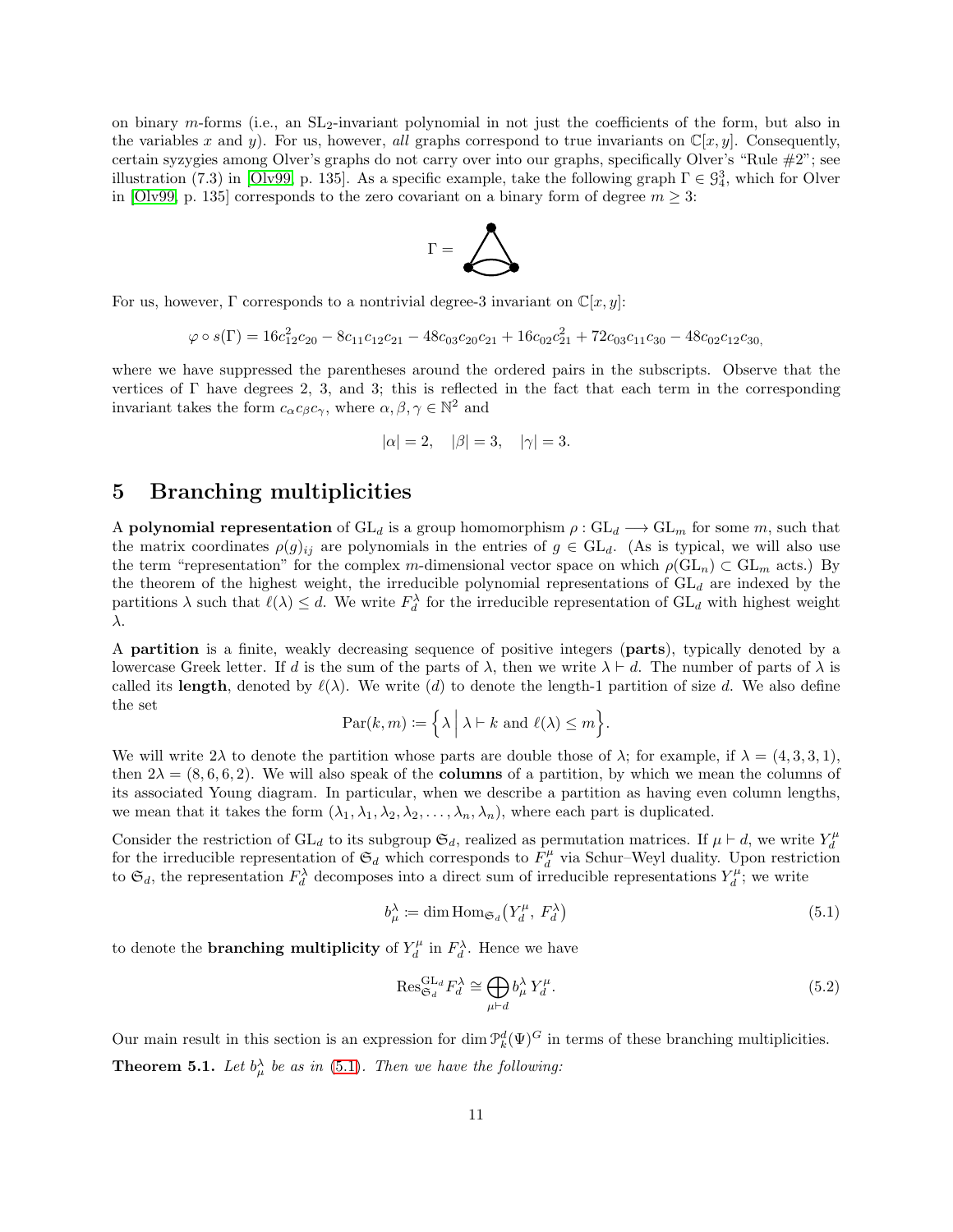- *1. Let*  $G = GL_n$ . Then  $\dim \mathcal{P}_k^d(\Psi)^G = \sum$  $_{\lambda,\mu}$  $(b_{\mu}^{\lambda})^2$ , where  $\lambda \in \text{Par}(k, \min\{d, n\})$  and  $\mu \vdash d$ .
- 2. Let  $G = O_n$ . Then dim  $\mathcal{P}_k^d(\Psi)^G = \sum$ λ  $b_{(d)}^{\lambda}$ , where  $\lambda \in \text{Par}(k, \min\{d, n\})$ .
- 3. Let  $G = \text{Sp}_{2n}$ . Then  $\dim \mathcal{P}_k^d(\Psi)^G = \sum$ λ  $b_{(d)}^{\lambda}$ , where  $\lambda \in \text{Par}(2k, \min\{d, 2n\})$  with even column lengths.

We reserve the proof for the end of Section [6,](#page-11-0) since it refers to the proof of Algorithm [3.1.](#page-3-1)

Remark. The expressions in Theorem [5.1](#page-10-2) can be regarded as coefficients of the bivariate Hilbert series of  $\mathcal{P}(\Psi)^G$ , namely  $H_n(q,t) = \sum_{d,k=0}^{\infty} \dim \mathcal{P}_k^d(\Psi)^G q^d t^k$ .

**Remark.** In [\[Sta99,](#page-18-8) Exercise 7.74], the branching multiplicity  $b^{\lambda}_{\mu}$  is interpreted as the multiplicity of  $F^{\lambda}_{n}$  in  $F^{\mu}(S(V))$ , where  $F^{\mu}$  is the Schur functor. See also [\[HSW21\]](#page-18-9) for an elegant proof using seesaw reciprocity. It is possible to prove all three parts of Theorem [5.1](#page-10-2) with this approach, by directly decomposing  $\mathcal{P}^d(\Psi)$  and then restricting to the G-invariant subspace.

# <span id="page-11-0"></span>6 Proofs

The proof of Step 3 in Algorithm [3.1](#page-3-1) depends upon the FFT (first fundamental theorem) and SFT (second fundamental theorem) of invariant theory for the classical groups. If we view R as the G-module  $\mathcal{P}(V^{\oplus d})$  or as  $\mathcal{P}(V^{\oplus d} \oplus (V^*)^{\oplus d})$  in the case where  $G = GL_n$  — then the FFT states that the invariant subalgebra  $R<sup>G</sup>$  is generated by the quadratics  $r_{ij}$ , while the SFT identifies the syzygies among the  $r_{ij}$  as generators of a certain determinantal ideal. Together, the FFT and SFT furnish an algebra isomorphism  $\mu^{\sharp}$ , which we will ultimately connect to the graphs in Algorithm [3.1.](#page-3-1) We will use the notation  $\mathrm{SM}_d \subset \mathrm{M}_d$  for the subspace of symmetric matrices, and  $AM_d \,\subset M_d$  for the subspace of skew-symmetric matrices; we let  $z_{ij}$  denote the natural coordinate functions on  $M_d$ . Furthermore, we define the **determinantal varieties** 

$$
\mathbf{M}_d^{\leq n} := \left\{ X \in \mathbf{M}_d \mid \text{rank } X \leq n \right\},
$$
  
\n
$$
\mathbf{SM}_d^{\leq n} := \left\{ X \in \mathbf{SM}_d \mid \text{rank } X \leq n \right\},
$$
  
\n
$$
\mathbf{AM}_d^{\leq n} := \left\{ X \in \mathbf{AM}_d \mid \text{rank } X \leq n \right\}.
$$

<span id="page-11-2"></span>Theorem 6.1 (Consequence of the FFT and SFT for the classical groups).

*1. Let*  $G = GL_n$ , with  $R$  *and*  $r_{ij}$  *as in* [\(3.1\)](#page-3-3). Then we have the following isomorphism of algebras:

<span id="page-11-1"></span>
$$
\mu^{\sharp} : \mathcal{P}(\mathcal{M}_d^{\leq n}) \longrightarrow R^G, \n z_{ij} \longmapsto r_{ij}.
$$
\n(6.1)

2. Let  $G = O_n$ , with R and  $r_{ij}$  as in [\(3.3\)](#page-4-2). Then we have the following isomorphism of algebras:

$$
\mu^{\sharp}: \mathcal{P}(\mathbf{SM}_d^{\leq n}) \longrightarrow R^G,
$$
  
\n
$$
z_{ij} \longmapsto r_{ij}.
$$
\n(6.2)

3. Let  $G = \mathrm{Sp}_{2n}$ , with R and  $r_{ij}$  as in [\(3.7\)](#page-5-0). Then we have the following isomorphism of algebras:

$$
\mu^{\sharp}: \mathcal{P}(\text{AM}_d^{\leq n}) \longrightarrow R^G,
$$
  
\n
$$
z_{ij} \longmapsto r_{ij}.
$$
\n(6.3)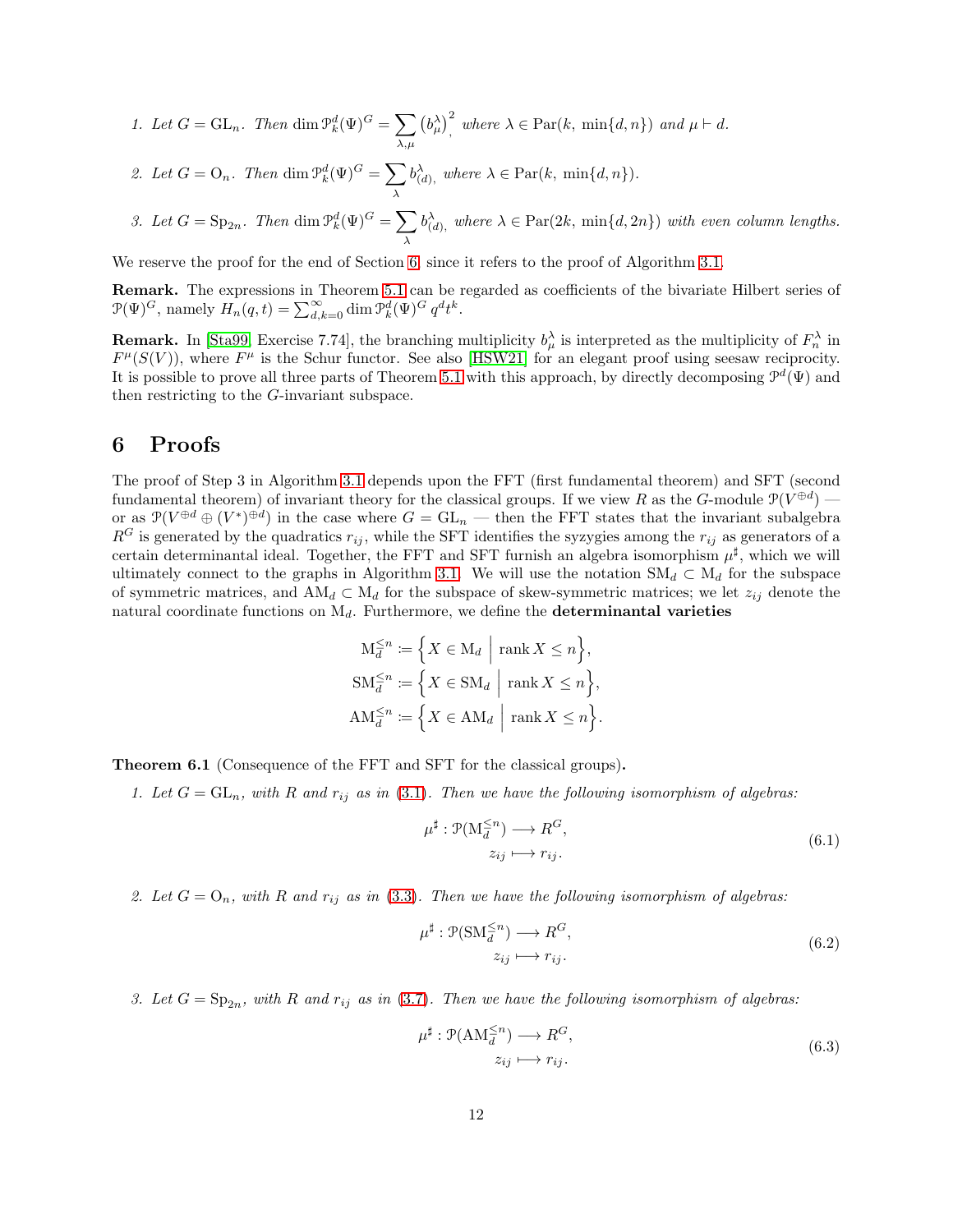**Remark.** For nonexperts, we show the invariance of the quadratics  $r_{ij}$  for each classical group:

- 1. For  $G = GL_n$ , a group element  $g \in G$  acts on a column vector  $v \in V$  by matrix multiplication:  $g \cdot v = gv$ . A covector  $v^* \in V^*$  can be regarded as a row vector, where the G-action is by multiplication on the right by the inverse:  $g \cdot v^* = v^* g^{-1}$ . Hence the natural pairing  $\langle v^*, v \rangle = v^* v$  is invariant under the G-action, since  $\langle g \cdot v^*, g \cdot v \rangle = v^* g^{-1} g v = v^* v = \langle v^*, v \rangle$ . Now let  $(v_1, \dots, v_d, v_1^*, \dots, v_d^*) \in V^{\oplus d} \oplus (V^*)^{\oplus d}$ . Assigning the coordinate function  $x_{\ell j}$  to the  $\ell$ th component of  $v_j$ , and  $y_{\ell i}$  to the  $\ell$ th component of  $v_i^*$ , we have  $\langle v_i^*, v_j \rangle = \sum_{\ell=1}^n y_{\ell i} x_{\ell j} = r_{ij}$ , as defined in [\(3.1\)](#page-3-3). Hence the  $r_{ij}$  are indeed *G*-invariant.
- 2. Recall that the group  $G = O_n$  is defined by preserving the usual dot product on V given by  $B(v, w) =$  $v^T w$ : hence by definition, we have  $B(gv, gw) = B(v, w)$ . Now let  $(v_1, \ldots, v_d) \in V^{\oplus d}$ . Assigning the coordinate function  $x_{\ell i}$  to the  $\ell$ th component of  $v_i$ , we have  $B(v_i, v_j) = v_i^T v_j = \sum_{\ell=1}^n x_{\ell i} x_{\ell j} = r_{ij}$ , as defined in  $(3.3)$ . Hence the  $r_{ij}$  are indeed G-invariant.
- 3. Likewise, recall that the group  $G = \text{Sp}_{2n}$  is defined by preserving the skew-symmetric bilinear form on V given by  $\Omega(v, w) = v^T J w$ , where  $J = \begin{bmatrix} 0 & I \\ -I & 0 \end{bmatrix}$ . Hence by definition, we have  $\Omega(gv, gw) = \Omega(v, w)$ . Now let  $(v_1, \ldots, v_d) \in V^{\oplus d}$ . Assigning coordinate functions  $x_{ij}$  as above, we have  $\Omega(v_i, v_j) = v_i^T v_j =$  $\sum_{\ell=1}^n v_{\ell i}v_{\ell+n,j} - v_{\ell+n,i}v_{\ell j} = r_{ij}$ , as defined in [\(3.7\)](#page-5-0).

Our main proof will appeal to the graded isomorphism of G-modules  $\Psi \cong \Psi^{\circ}$  given by

<span id="page-12-0"></span>
$$
\begin{cases} \mathbf{x}^{\alpha} \partial^{\beta} \longmapsto \widehat{c}_{\alpha,\beta}, & G = \mathrm{GL}_n \\ \mathbf{x}^{\alpha} \longmapsto \widehat{c}_{\alpha}, & G = \mathrm{O}_n \text{ or } \mathrm{Sp}_{2n} . \end{cases}
$$
(6.4)

.

(See [\[Wal17,](#page-18-10) p. 117] and [\[Dol03,](#page-17-4) pp. 7–8].) From a different perspective, it is a standard fact (see [\[Dol03,](#page-17-4) Remark 1.2) that the differential operator  $\partial^\alpha$  and the monomial  $\mathbf{x}^\alpha$  transform dually under a classical group action; hence in each graded component, the isomorphism in [\(6.4\)](#page-12-0) can equivalently be written as

$$
\begin{cases} \mathbf{x}^\alpha \partial^\beta \longmapsto \partial^\alpha \mathbf{x}^\beta, & G = \mathrm{GL}_n \\ \quad \mathbf{x}^\alpha \longmapsto \partial^\alpha, & G = \mathrm{O}_n \text{ or } \mathrm{Sp}_{2n} \end{cases}
$$

Here we regard  $\partial^{\alpha} x^{\beta}$  as the operator acting on  $\Psi$  via  $\partial^{\alpha} x^{\beta} (x^{\gamma} \partial^{\delta}) = \partial^{\alpha} (x^{\gamma}) \cdot \partial^{\delta} (x^{\beta})$ . For example, let  $G = GL_2$ , and let  $\Psi_{4,3} = \text{span}\{\mathbf{x}^{\alpha} \partial^{\beta} \mid |\alpha| = 4, \quad |\beta| = 3\}$ : then  $\partial_1^3 \partial_2 x_1 x_2^2$  equals the functional  $\hat{c}_{(3,1),(1,2)}$ since it takes the value  $3! \cdot 1! \cdot 1! \cdot 2!$  on the monomial  $x_1^3 x_2 \partial_1 \partial_2^2 \in \Psi_{4,3}$ , and takes the value 0 on all other monomials in  $\Psi_{4,3}$ .

We now prove the assertion in Step 3 of Algorithm [3.1](#page-3-1) for each classical group. We will prove the  $GL_n$  case in full detail; then, since the  $O_n$  and  $Sp_{2n}$  cases admit an identical proof *mutatis mutandis*, we will simply make note of the differences.

#### 6.1 Main proof: general linear group

Let  $G = GL_n$ , with R and  $r_{ij}$  and  $\varphi$  as in [\(3.1\)](#page-3-3) and [\(3.2\)](#page-3-2). In this case  $\mathcal{G}_k^d$  is the set of directed graphs with d vertices and k edges, up to isomorphism. Recall that  $\Psi = \mathcal{P}(V \oplus V^*)$ . We need to prove the following:

<span id="page-12-2"></span>**Theorem 6.2.** The set  $\{\varphi \circ s(\Gamma) \mid \Gamma \in \mathcal{G}_k^d\}$  is a spanning set for  $\mathcal{P}_k^d(\Psi)^G$ . If  $d \leq n$ , then it is a basis.

We will break this into two lemmas. To begin, we view the space  $R = \mathbb{C}[x_{11}, \ldots, x_{nd}, y_{11}, \ldots, y_{nd}] \cong$  $\mathcal{P}(\mathrm{M}_{nd} \oplus \mathrm{M}_{nd}) \cong \mathcal{P}(V^{\oplus d} \oplus (V^*)^{\oplus d})$  as a G-module. Moreover, the symmetric group  $\mathfrak{S}_d$  acts on  $\mathrm{M}_{nd} \oplus \mathrm{M}_{nd}$ via simultaneous permutation of matrix columns in each summand, and this action extends to an action on R, via the rule  $\sigma \cdot f(x_{ij}, y_{ij}) = f(x_{i, \sigma(j)}, y_{i, \sigma(j)})$ , for  $\sigma \in \mathfrak{S}_d$  and  $f \in R$ . Note that  $\sigma \cdot r_{ij} = r_{\sigma(i), \sigma(j)}$ . The symmetric group  $\mathfrak{S}_d$  also acts on  $M_d$  by simultaneous permutation of rows and columns (i.e., conjugation by permutation matrices). This extends to an  $\mathfrak{S}_d$ -action on  $\mathfrak{P}(M_d^{\leq n})$ : explicitly, we have

<span id="page-12-1"></span>
$$
\sigma \cdot z_{ij} = z_{\sigma(i),\sigma(j)} \tag{6.5}
$$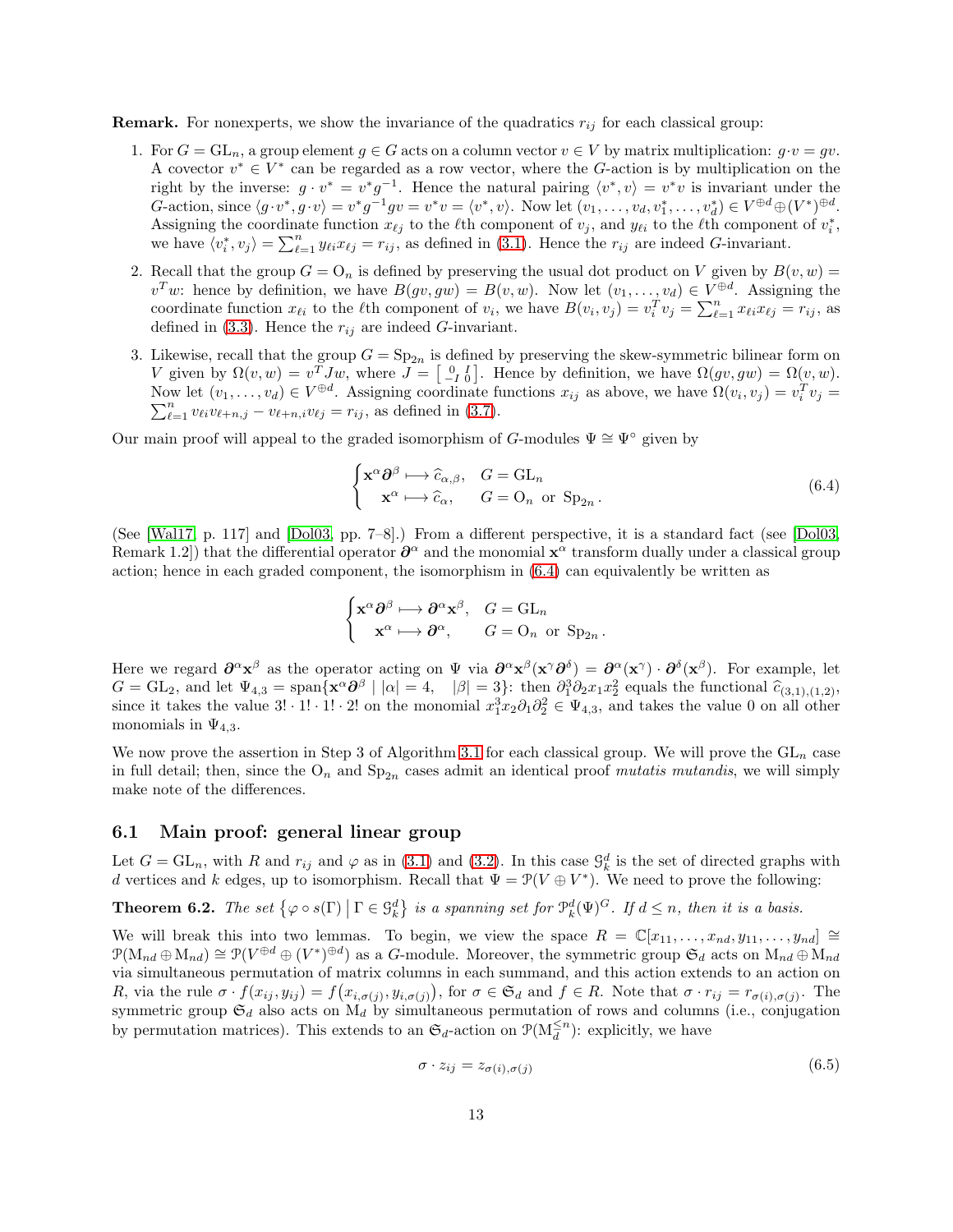from which we see that the isomorphism  $\mu^{\sharp}: \mathcal{P}(M_d^{\leq n}) \longrightarrow R^G$  from  $(6.1)$  intertwines the  $\mathfrak{S}_d$ -action. Following [\[Stu08,](#page-18-4) p. 174], on any  $\mathfrak{S}_d$ -module we denote the **symmetrization** operator (i.e., the Reynolds operator for  $(\mathfrak{S}_d)$  by the symbol  $($ )<sup>\*</sup>, defined below:

$$
x^* \coloneqq \frac{1}{d!} \sum_{\sigma \in \mathfrak{S}_d} \sigma \cdot x.
$$

<span id="page-13-1"></span>Lemma 6.3. *We have the four vector space isomorphisms in the following diagram:*

<span id="page-13-0"></span>
$$
\mathcal{P}(M_d^{\leq n}) \supseteq \mathcal{P}(M_d^{\leq n})^{\mathfrak{S}_d}
$$
  
\n
$$
\lim_{R^G} \supseteq R^{G \times \mathfrak{S}_d} \supseteq \mathcal{P}^d(\Psi)^G
$$
  
\n
$$
\lim_{R} \supseteq R^{\mathfrak{S}_d} \supseteq \mathcal{P}^d(\Psi)
$$
  
\n(6.6)

*Proof.* The isomorphism in the upper-left corner is just  $\mu^{\sharp}$  from [\(6.1\)](#page-11-1), and by its  $\mathfrak{S}_d$ -equivariance it restricts to the isomorphism to its right, between the  $\mathfrak{S}_d$ -invariant subspaces. Hence we need only verify the two isomorphisms on the right-hand side of [\(6.6\)](#page-13-0).

It is clear from its definition in [\(3.2\)](#page-3-2) that  $\varphi: R \longrightarrow \mathcal{P}^d(\Psi)$  is  $\mathfrak{S}_d$ -invariant. In fact, its restriction to the subspace of  $\mathfrak{S}_d$ -invariants defines an isomorphism  $\tilde{\varphi}: R^{\tilde{\mathfrak{S}}_d} \longrightarrow \tilde{\mathcal{P}}^d(\Psi)$ , which we can see by exhibiting its inverse: for  $\alpha^1, \beta^1, \ldots, \alpha^d, \beta^d \in \mathbb{N}^n$ , we have

$$
\widetilde{\varphi}^{-1}: \prod_{j=1}^d \widehat{c}_{\alpha^j,\beta^j} \longmapsto \left(\prod_{j=1}^d \prod_{i=1}^n x_{ij}^{\alpha_i^j}y_{ij}^{\beta_i^j}\right)^*.
$$

Hence  $\tilde{\varphi}$  is the isomorphism in the lower-right corner of [\(6.6\)](#page-13-0). In order to prove that it restricts to an isomorphism between G-invariant subspaces (just above it in the diagram), it suffices to show that  $\varphi$  is G-equivariant. As a G-module, we have

$$
R \cong \mathcal{P}(V^{\oplus d} \oplus (V^*)^{\oplus d}) \cong \bigotimes^d \mathcal{P}(V \oplus V^*) = \bigotimes^d \Psi.
$$

This equivalence of G-modules  $R \longrightarrow \mathbb{Q}^d \Psi$  is defined on monomials by

$$
\prod_{j=1}^{d} \prod_{i=1}^{n} x_{ij}^{p_{ij}} y_{ij}^{q_{ij}} \longmapsto \bigotimes_{j=1}^{d} \prod_{i=1}^{n} x_{i}^{p_{ij}} y_{i}^{q_{ij}}.
$$

Identifying  $\Psi$  with  $\Psi^{\circ}$  as in [\(6.4\)](#page-12-0), we now have an equivalence of G-modules defined by the isomorphism

$$
R \longrightarrow \bigotimes^d \Psi^{\circ},
$$
  

$$
\prod_{i,j} x_{ij}^{p_{ij}} y_{ij}^{q_{ij}} \longmapsto \bigotimes_{j=1}^d \widehat{c}_{p_{\bullet j}, q_{\bullet j}}.
$$

Finally, composing this with the canonical projection  $\bigotimes^d \Psi^{\circ} \longrightarrow S^d(\Psi^{\circ}) \cong \mathcal{P}^d(\Psi)$  preserves *G*-equivariance, and in fact yields the umbral operator  $\varphi$ . □

For the next lemma, we write  $R_{k,k}$  for the graded component of R consisting of bihomogeneous polynomials of degree k in the  $x_{ij}$  and degree k in  $y_{ij}$ . By definition [\(3.1\)](#page-3-3), any homogeneous polynomial of degree k in the  $r_{ij}$  is an element of  $R_{k,k}^G$ . Recall  $s: \mathcal{G}_k^d \longrightarrow R$  as defined in Step 2 of Algorithm [3.1.](#page-3-1)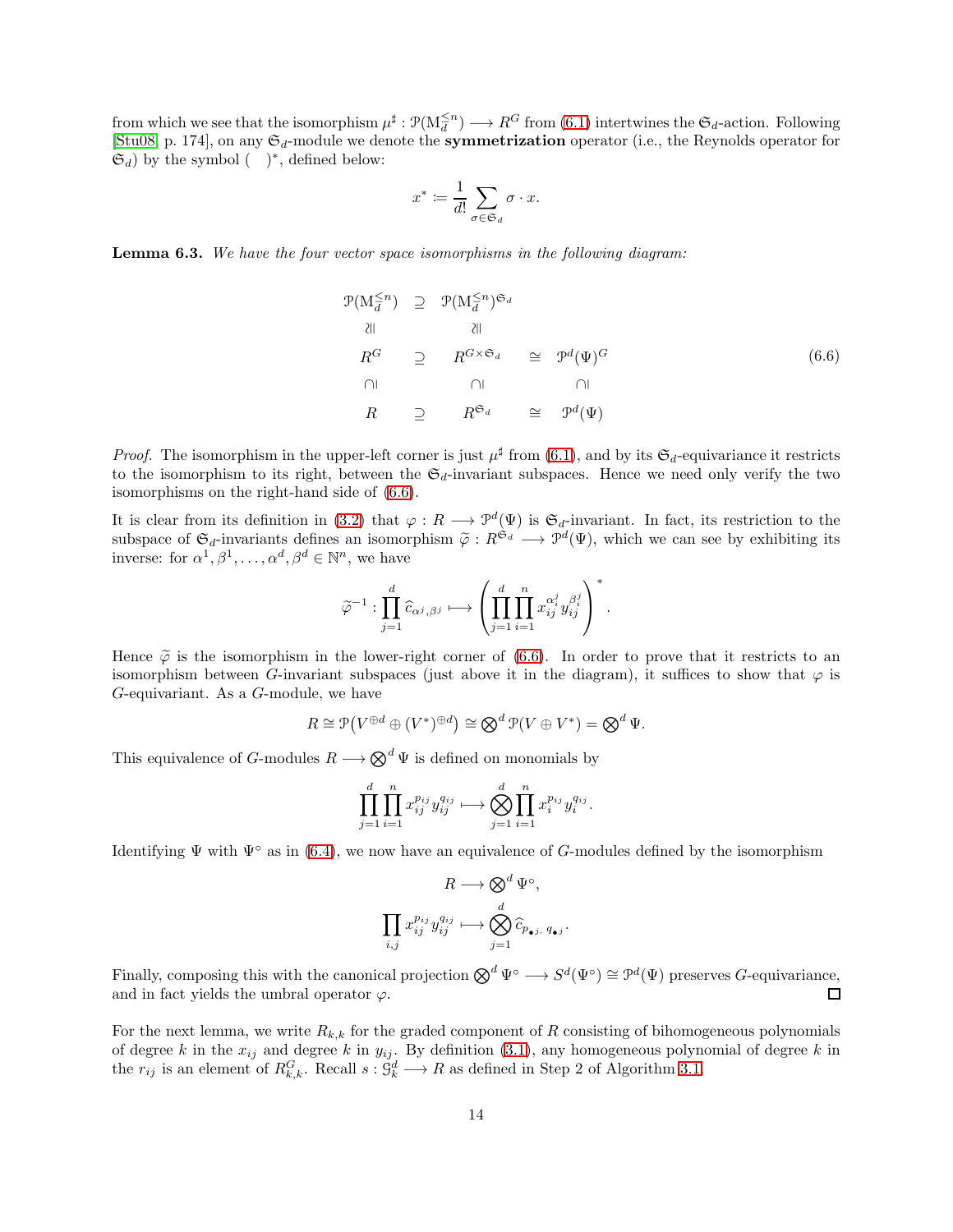<span id="page-14-3"></span>**Lemma 6.4.** *The set*  $\{s(\Gamma)^* | \Gamma \in \mathcal{G}_k^d\}$  *is a spanning set for*  $R_{k,k}^{G \times \mathfrak{S}_d}$ ; *if*  $d \leq n$ *, then it is a basis.* 

*Proof.* The set of monomials

<span id="page-14-0"></span>
$$
\left\{ \prod_{i,j=1}^{d} z_{ij}^{M_{ij}} \, \middle| \, M \in \mathcal{M}_d(\mathbb{N}) \text{ with } \sum_{i,j} M_{ij} = k \right\} \tag{6.7}
$$

furnishes a basis for  $\mathcal{P}^k(\mathbf{M}_d)$ . We will refer to the condition  $d \leq n$  as the **stable range**, inside of which  $M_d^{\leq n} = M_d$ . Hence, in the stable range, [\(6.7\)](#page-14-0) remains a basis for  $\mathcal{P}^k(M_d^{\leq n})$ , while outside the stable range, [\(6.7\)](#page-14-0) is only a spanning set.

Let  $\Gamma \in \mathcal{G}_k^d$ , and arbitrarily label the vertices  $1, \ldots, d$ . The group  $\mathfrak{S}_d$  permutes the vertex labels, so we let σΓ denote the *labeled* graph with vertex labels determined by  $\sigma \in \mathfrak{S}_d$ . Then  $A^{\sigma\Gamma} \in M_d(\mathbb{N})$  denotes the adjacency matrix of  $\sigma\Gamma$ , whose entries sum to k. In fact, for each  $M \in M_d(\mathbb{N})$  with entries summing to k, we have

> <span id="page-14-2"></span> $M = A^{\sigma \Gamma}$  for some pair  $(\sigma, \Gamma) \in \mathfrak{S}_d \times \mathfrak{G}_k^d$  $(6.8)$

Note also that the  $\mathfrak{S}_d$ -action on adjacency matrices, via conjugation by permutation matrices, commutes with its action on the vertex labels:

<span id="page-14-1"></span>
$$
(\tau \cdot A^{\sigma \Gamma})_{ij} = A^{\sigma \Gamma}_{\tau(i),\tau(j)} = A^{(\tau \sigma) \Gamma}_{ij}.
$$
\n(6.9)

In order to translate a labeled graph into a function on  $M_d^{\leq n}$ , we now define

<span id="page-14-4"></span>
$$
z(\sigma \Gamma) \coloneqq \prod_{i,j=1}^{d} z_{ij}^{A_{ij}^{\sigma \Gamma}} \in \mathcal{P}^k(\mathcal{M}_d^{\leq n}). \tag{6.10}
$$

By [\(6.5\)](#page-12-1) and [\(6.9\)](#page-14-1), we have  $\sigma \cdot z(1\Gamma) = z(\sigma \Gamma)$ . Hence the symmetrization  $z(1\Gamma)^*$  is independent of our original labeling of  $\Gamma$ , so  $z(\Gamma)^*$  is well-defined on  $\mathcal{G}_k^d$ . By [\(6.8\)](#page-14-2), it is clear that  $\{z(\sigma \Gamma) \mid \sigma \in \mathfrak{S}_d, \Gamma \in \mathcal{G}_k^d\}$ is a spanning set (and in the stable range, a basis) for  $\mathcal{P}^k(\mathcal{M}_d^{\leq n})$ . Passing to the  $\mathfrak{S}_d$ -invariant subspace,  $\{z(\Gamma)^* \mid \Gamma \in \mathcal{G}_k^d\}$  is a spanning set (and in the stable range, a basis) for  $\mathcal{P}^k(\mathcal{M}_d^{\leq n})^{\mathfrak{S}_d}$ .

Recall from Lemma [6.3](#page-13-1) that  $\mu^{\sharp}$  restricts to the isomorphism  $\mathcal{P}(M_d^{\leq n})^{\mathfrak{S}_d} \cong R^{G \times \mathfrak{S}_d}$ ; clearly this restricts further to an isomorphism between graded components  $\mathcal{P}^k(\mathcal{M}_d^{\leq n})^{\mathfrak{S}_d}$  and  $R_{k,k}^{G \times \mathfrak{S}_d}$ . Therefore  $\{\mu^{\sharp}(z(\Gamma)^*) \mid \Gamma \in \mathcal{G}_k^d\}$ is a spanning set (and in the stable range, a basis) for  $R_{k,k}^{G\times\mathfrak{S}_d}$ . Finally, since  $\mu^{\sharp}: z_{ij} \mapsto r_{ij}$ , we have  $\mu^{\sharp}(z(\Gamma)^*)=s(\Gamma)^*$ , which completes the proof.  $\Box$ 

*Proof of Theorem [6.2.](#page-12-2)* In the diagram [\(6.6\)](#page-13-0), consider the isomorphism  $R^{G \times \mathfrak{S}_d} \cong \mathcal{P}^d(\Psi)^G$ , which is a restriction of  $\tilde{\varphi}$  (and hence of  $\varphi$ ). By the definition of  $\varphi$  in [\(3.2\)](#page-3-2), and by our definition of weight in Section [2,](#page-1-0) we see that this isomorphism further restricts to an isormorphism  $R_{k,k}^{G \times \mathfrak{S}_d} \cong \mathfrak{P}_k^d$ [6.4,](#page-14-3) the set  $\{\varphi(s(\Gamma)^*) \mid \Gamma \in \mathcal{G}_k^d\}$  spans  $\mathcal{P}_k^d(\Psi)^G$ , and is a basis if  $d \leq n$ . But since  $\varphi$  is  $\mathfrak{S}_d$ -invariant, we have  $\varphi(s(\Gamma)^*) = \varphi \circ s(\Gamma)$ , for any choice of vertex labeling on  $\Gamma$ . 口

#### 6.2 Main proof: orthogonal group

We need to prove Theorem [6.2](#page-12-2) again, this time in the setting where  $G = O_n$ , with R and  $r_{ij}$  and  $\varphi$  as in [\(3.3\)](#page-4-2) and [\(3.4\)](#page-4-3). In this case,  $\mathcal{G}_k^d$  is the set of undirected graphs with d vertices and k edges, up to isomorphism. Recall that  $\Psi = \mathcal{P}(V)$ . All arguments are identical to those in the  $GL_n$  case, and so here we simply mention the concrete adjustments to be made.

This time,  $R = \mathbb{C}[x_{11}, \ldots, x_{nd}] \cong \mathcal{P}(M_{nd}) \cong \mathcal{P}(V^{\oplus d})$  as a G-module, and  $\mathfrak{S}_d$  still acts by permuting columns, i.e., by permuting the second index on the variables  $x_{ij}$ . By Theorem [6.1,](#page-11-2) the diagram [\(6.6\)](#page-13-0) carries over to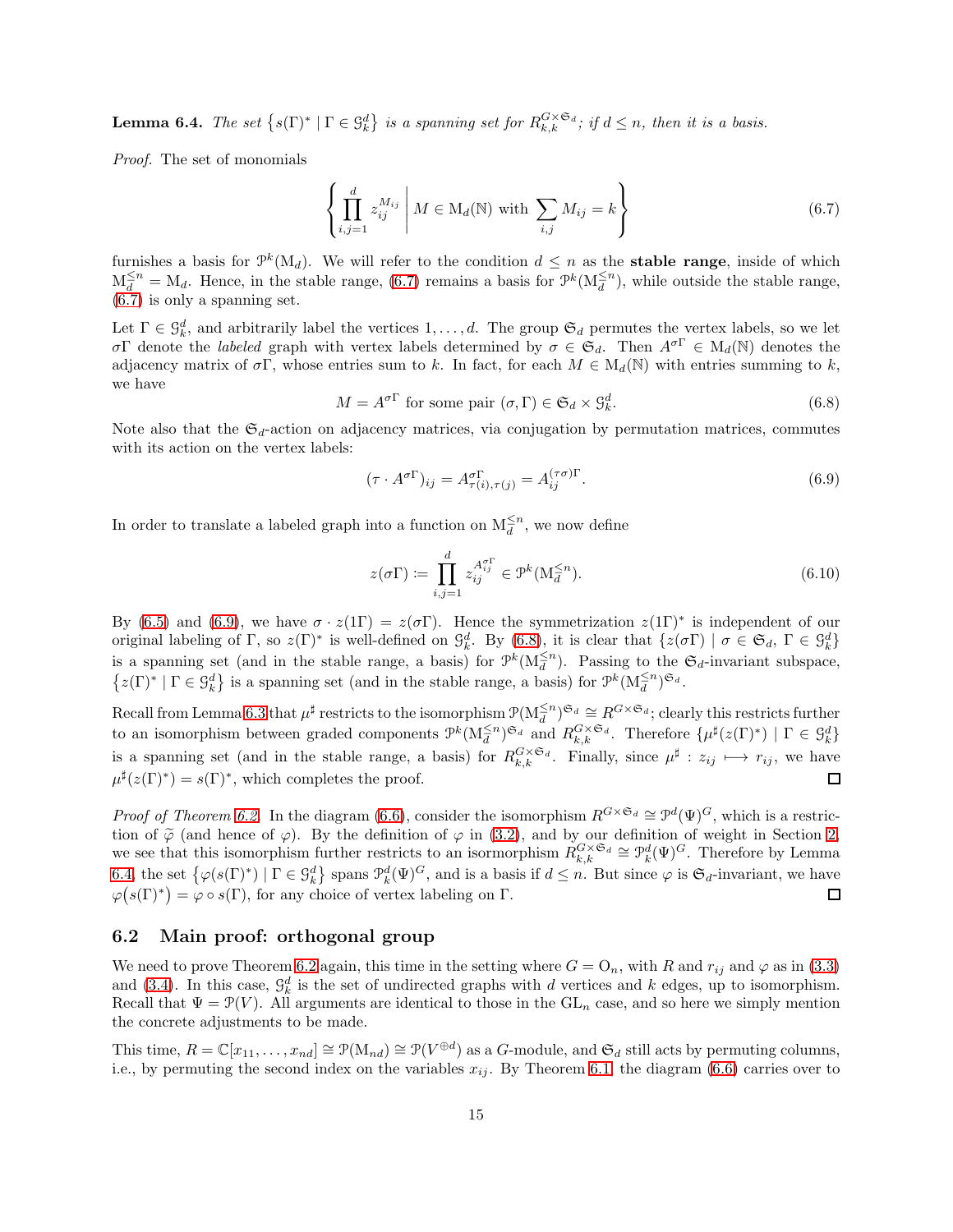the  $O_n$  case, as long as we replace  $M_d^{\leq n}$  by  $SM_d^{\leq n}$ . Hence the entire proof of Lemma [6.3](#page-13-1) goes through if we simply remove the  $y_{ij}$  from all displayed equations.

As for Lemma [6.4,](#page-14-3) we adjust [\(6.7\)](#page-14-0) to state that the set

$$
\left\{\prod_{1\leq i\leq j\leq d}z_{ij}^{M_{ij}}\,\middle|\, M\in\mathrm{SM}_d(\mathbb{N})\text{ with }\sum_{i\leq j}M_{ij}=k\right\}
$$

furnishes a basis for  $\mathcal{P}(SM_d)$ . This time, [\(6.8\)](#page-14-2) holds for each  $M \in SM_d(\mathbb{N})$  with upper-triangular entries summing to  $k$ . We modify  $(6.10)$  by putting

$$
z(\sigma\Gamma)\coloneqq\prod_{1\leq i\leq j\leq d}z_{ij}^{\mathcal{A}_{ij}^{\sigma\Gamma}}\in\mathcal{P}^k(\mathrm{SM}^{\leq n}).
$$

We still have the same  $\mathfrak{S}_d$ -action on  $\mathfrak{P}(\mathrm{SM}_{d}^{\leq n})$  as in [\(6.5\)](#page-12-1), with the additional relation  $z_{ij} = z_{ji}$ ; hence  $\sigma \cdot z_{ij} = z_{\sigma(i),\sigma(j)} = z_{\sigma(j),\sigma(i)}$ , and thus again  $\sigma \cdot z(1\Gamma) = z(\sigma \Gamma)$ . The rest of the proof goes through as before.

### 6.3 Main proof: symplectic group

Yet again, the arguments are identical to those in the  $GL_n$  case, so we simply mention the adjustments to be made. This time  $G = \text{Sp}_{2n}$ , with R and  $r_{ij}$  and  $\varphi$  as in [\(3.7\)](#page-5-0) and [\(3.8\)](#page-5-1). Again,  $\Psi = \mathcal{P}(V)$ . By Theorem [6.1,](#page-11-2) the diagram [\(6.6\)](#page-13-0) is still valid in the  $Sp_{2n}$  case, as long as we replace  $M_d^{\leq n}$  by  $AM_d^{\leq n}$ , and so Lemma 9 is proved just as in the  $O_n$  case above.

For Lemma [6.4,](#page-14-3) we modify [\(6.7\)](#page-14-0) to state that the set

$$
\left\{\prod_{1 \le i < j \le d} z_{ij}^{M_{ij}} \, \middle| \, M \in \text{AM}_d(\mathbb{Z}) \text{ with } M_{ij} \in \mathbb{N} \text{ for } i < j \text{ and } \sum_{i < j} M_{ij} = k \right\}
$$

furnishes a basis for  $\mathcal{P}^k(\text{AM}_d)$ . Just as in Section [3.3,](#page-4-1) let  $A^{\sigma\Gamma} \in \text{AM}_d(\mathbb{Z})$  be the skew-symmetric matrix whose upper-triangular entries are those of the adjacency matrix of  $\sigma$ . In place of [\(6.10\)](#page-14-4), we define

$$
z(\sigma \Gamma) \coloneqq \prod_{1 \leq i < j \leq d} z_{ij}^{\mathcal{A}_{ij}^{\sigma \Gamma}} \in \mathcal{P}^k(\mathbf{A}\mathbf{M}_{\overline{d}}^{\leq n}).
$$

Due to the relation  $z_{ij} = -z_{ji}$  in  $\mathcal{P}^k(\text{AM}_{\bar{d}}^{\leq n})$ , it follows that

<span id="page-15-0"></span>
$$
\sigma \cdot z(1\Gamma) = (-1)^{\text{inv}(\Gamma,\sigma)} z(\sigma \Gamma),\tag{6.11}
$$

with  $inv(\Gamma, \sigma)$  as defined in [\(3.5\)](#page-4-4). It is true that a spanning set for  $\mathcal{P}^k(\text{AM}_d^{\leq n})$  is certainly given by the set of all  $z(\sigma \Gamma)$  where  $\Gamma$  ranges over *all* loopless graphs with d vertices and k edges; we now show that our definition of  $\mathcal{G}_k^d$  in [\(3.6\)](#page-4-0) excludes those  $\Gamma$  that are killed by the passage to  $\mathfrak{S}_d$ -invariants, i.e., for which  $z(1\Gamma)^* = 0$ . To this end, suppose there exists some  $\tau \in \mathfrak{S}_d$  such that  $A^{1\Gamma} = A^{\tau\Gamma}$ ; this implies that  $A^{\sigma\Gamma} = A^{(\sigma\tau)\Gamma'}$  for all  $\sigma \in \mathfrak{S}_d$ , and in turn,

<span id="page-15-1"></span>
$$
z(\sigma \Gamma) = z((\sigma \tau)\Gamma). \tag{6.12}
$$

Now suppose that  $inv(\Gamma, \tau)$  is odd; then by [\(6.11\)](#page-15-0) and [\(6.12\)](#page-15-1) we have

$$
\tau \cdot z(1\Gamma) = -z(\tau \Gamma) = -z(1\Gamma).
$$

Therefore for all  $\sigma \in \mathfrak{S}_d$ , we have

$$
\sigma\tau \cdot z(1\Gamma) = \sigma \cdot (\tau \cdot z(1\Gamma)) = \sigma \cdot (-z(1\Gamma)) = -(\sigma \cdot z(1\Gamma)),
$$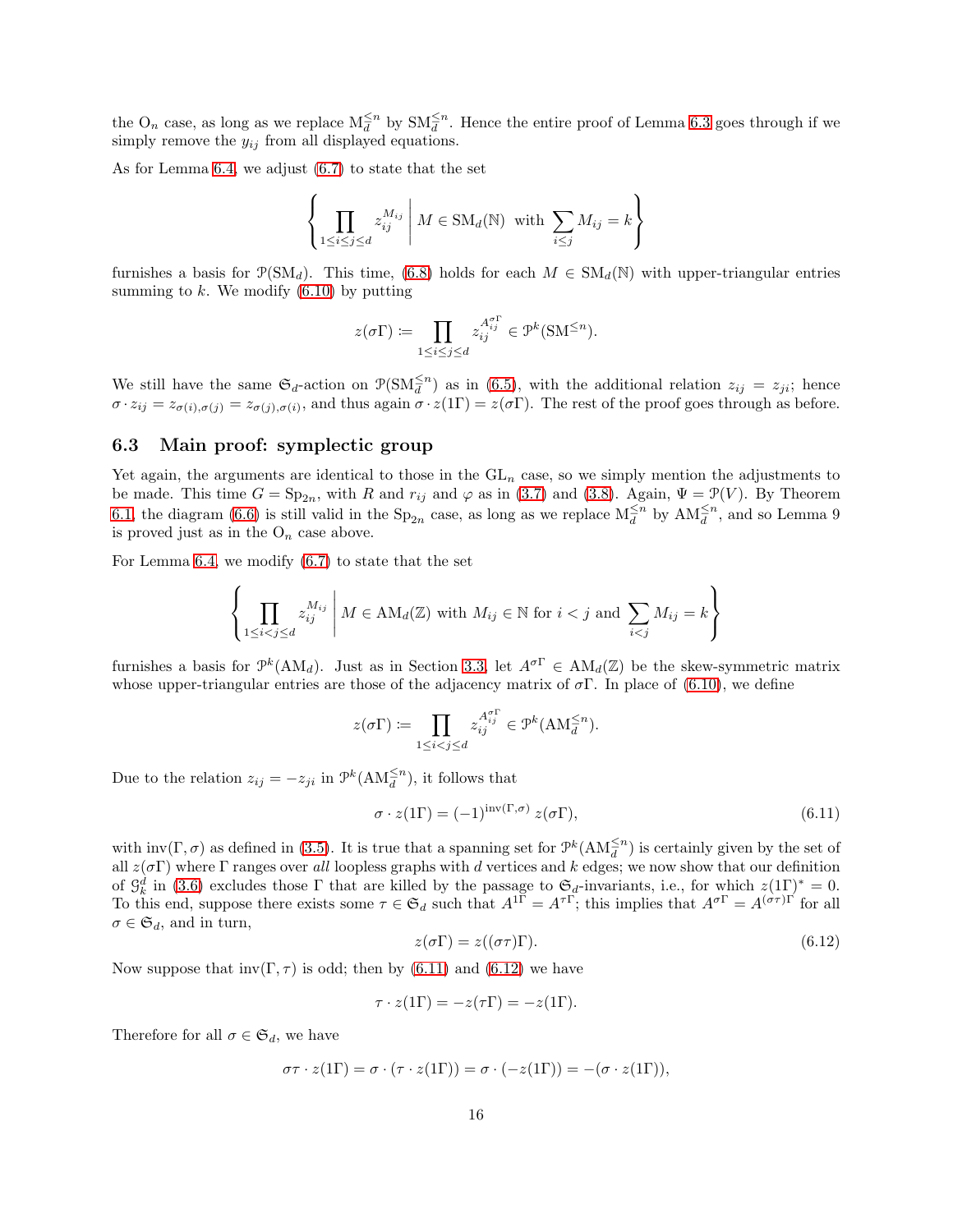or in other words,  $\sigma \cdot z(1\Gamma) = -(\sigma \tau) \cdot z(1\Gamma)$ . Therefore

$$
z(1\Gamma)^* = \frac{1}{d!} \sum_{\sigma \in \mathfrak{S}_d} \sigma \cdot z(1\Gamma) = -\frac{1}{d!} \sum_{\sigma \in \mathfrak{S}_d} \sigma \tau \cdot z(1\Gamma) = -\frac{1}{d!} \sum_{\sigma \in \mathfrak{S}_d} \sigma \cdot z(1\Gamma) = -z(1\Gamma)^*,
$$

and hence  $z(1\Gamma)^* = 0$ . This justifies our definition [\(3.6\)](#page-4-0) of  $\mathcal{G}_k^d$  in the symplectic case. We then have that  $\{z(\Gamma)^* \mid \Gamma \in \mathcal{G}_k^d\}$  is a spanning set (and in the stable range, a basis) for  $\mathcal{P}^k(\text{AM}_{\overline{d}}^{\leq n})^{\mathfrak{S}_d}$ . The rest of the proof is identical to the previous cases.

### 6.4 Proof of Theorem [5.1](#page-10-2)

*Proof of Part 1:*  $G = GL_n$ . Recall from the diagram [\(6.6\)](#page-13-0) that we have an isomorphism between graded components  $\mathcal{P}^k(M_d^{\leq n})^{\mathfrak{S}_d} \cong \mathcal{P}^d_k(\Psi)^G$ , via the restriction of  $\mu^{\sharp}$  composed with the restriction of  $\tilde{\varphi}$ . Hence it will suffice to show that  $\dim \mathcal{P}^k(\mathcal{M}_d^{\leq n})^{\mathfrak{S}_d}$  equals the sum in the theorem.

The determinantal variety  $M_d^{\leq n}$  admits an action by  $GL_d \times GL_d$ , via  $(g,h) \cdot X = gXh^{-1}$ , which extends to  $\mathcal{P}(M_d^{\leq n})$  in the usual way. As another consequence of the SFT [\[GW09,](#page-17-3) Theorem 12.2.12.3], we have the decomposition

$$
\mathcal{P}^k(\mathcal{M}_d^{\leq n}) \cong \bigoplus_{\lambda \in \text{Par}(k, \min\{d, n\})} (F_d^{\lambda})^* \otimes F_d^{\lambda}.
$$

Restricting to  $\mathfrak{S}_d \times \mathfrak{S}_d$ , we use [\(5.2\)](#page-10-3) to write

$$
\mathcal{P}^{k}(\mathcal{M}_{d}^{\leq n}) \cong \bigoplus_{\lambda} \left( \bigoplus_{\mu \vdash d} b_{\mu}^{\lambda} Y_{d}^{\mu} \right)^{*} \otimes \left( \bigoplus_{\nu \vdash d} b_{\nu}^{\lambda} Y_{d}^{\nu} \right)
$$

$$
\cong \bigoplus_{\lambda, \mu, \nu} b_{\mu}^{\lambda} b_{\nu}^{\lambda} (Y_{d}^{\mu} \otimes Y_{d}^{\nu}),
$$

since the irreducible representations of  $\mathfrak{S}_d$  are self-dual. Further restricting to the diagonal subgroup  $\Delta(\mathfrak{S}_d) = \{(\sigma, \sigma) \mid \sigma \in \mathfrak{S}_d\}$ , we note that the  $\Delta(\mathfrak{S}_d)$ -action is just by conjugation on  $M_d^{\leq n}$ . Therefore we are interested in the subspace of  $\Delta(\mathfrak{S}_d)$ -invariants:

$$
\mathcal{P}^k(M_d^{\leq n})^{\mathfrak{S}_d} \cong \left[\bigoplus_{\lambda,\mu,\nu} b_\mu^\lambda b_\nu^\lambda (Y_d^\mu \otimes Y_d^\nu) \right]^{\Delta(\mathfrak{S}_d)} = \bigoplus_{\lambda,\mu,\nu} b_\mu^\lambda b_\nu^\lambda (Y_d^\mu \otimes Y_d^\nu)^{\Delta(\mathfrak{S}_d)}.
$$

But by Schur's lemma, we have  $\dim(Y_d^{\mu} \otimes Y_d^{\nu})^{\Delta(\mathfrak{S}_d)} = \dim \text{Hom}_{\mathfrak{S}_d}(Y_d^{\mu}, Y_d^{\nu}) = \delta_{\mu,\nu}$ . Therefore we keep only the summands in which  $\mu = \nu$ , and we obtain

$$
\mathcal{P}^k(\mathcal{M}_d^{\leq n})^{\mathfrak{S}_d} \cong \bigoplus_{\lambda,\mu} \left(b_{\mu}^{\lambda}\right)^2 \underbrace{\left(Y_d^{\mu} \otimes Y_d^{\mu}\right)^{\Delta(\mathfrak{S}_d)}}_{1\text{-dimensional}}
$$

which proves Part 1 of the theorem.

*Proof of Part 2:*  $G = O_n$ . By the SFT (Part 2 of Theorem [6.1\)](#page-11-2), in the  $O_n$ -analogue of the diagram [\(6.6\)](#page-13-0), we have an isomorphism between graded components  $\mathcal{P}^k(\mathrm{SM}_{d}^{\leq n})^{\mathfrak{S}_d} \cong \mathcal{P}_k^d(\Psi)^G$ , via the restriction of  $\mu^{\sharp}$ composed with the restriction of  $\tilde{\varphi}$ . Hence it will suffice to show that dim  $\mathcal{P}^k(\mathrm{SM}_d^{\leq n})^{\mathfrak{S}_d}$  equals the sum in the theorem.

The determinantal variety  $\text{SM}_{d}^{\leq n}$  admits an action by  $\text{GL}_{n}$ , via  $g \cdot X = g^{-T} X g^{-1}$ , which extends to  $\mathcal{P}(\text{SM}_{d}^{\leq n})$ in the usual way. As another consequence of the SFT [\[GW09,](#page-17-3) Theorem 12.2.14.3], we have the following

 $\Box$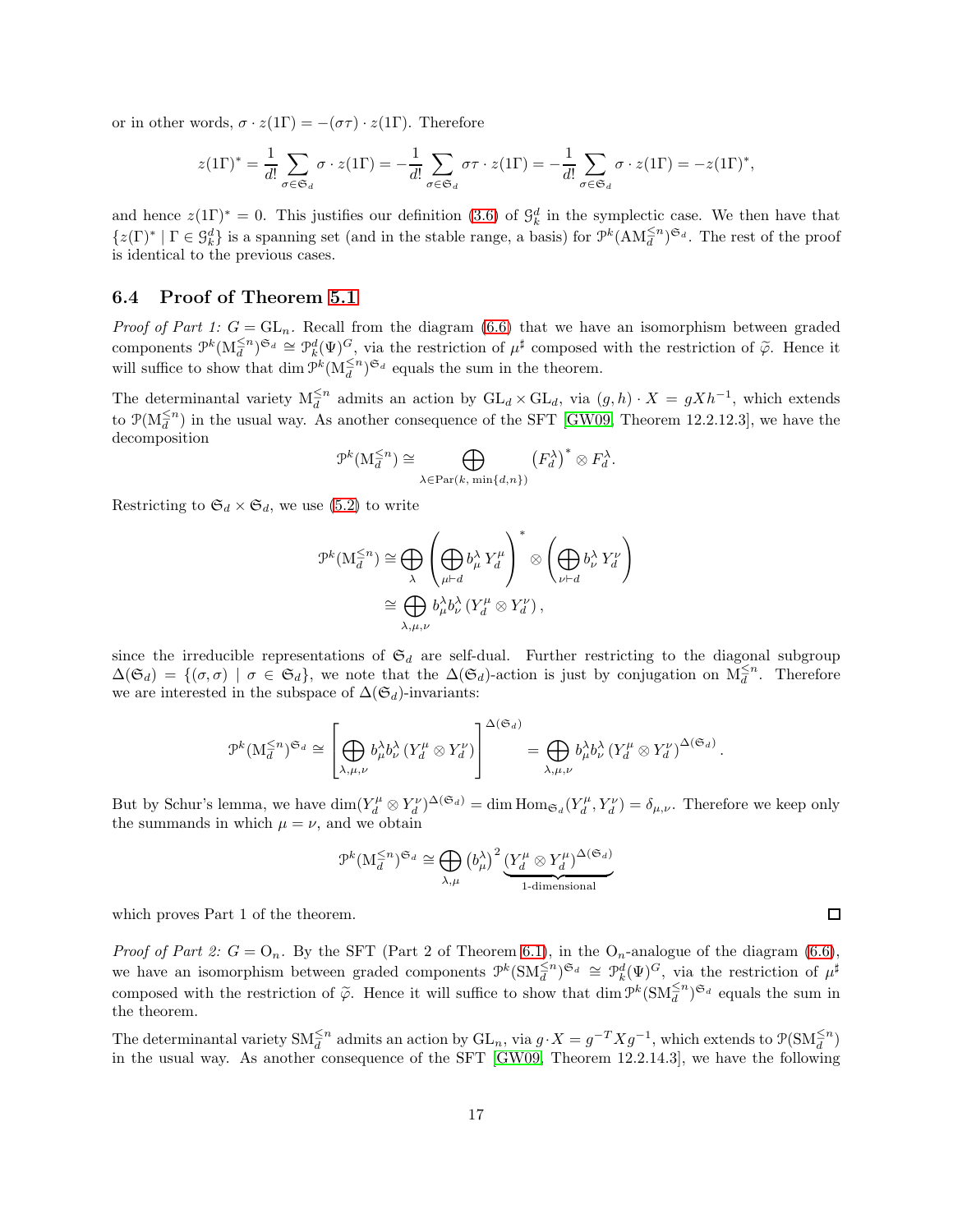decomposition, which we decompose under the restriction to  $\mathfrak{S}_d$  using [\(5.2\)](#page-10-3):

$$
\mathcal{P}^k(\text{SM}_d^{\leq n}) \cong \bigoplus_{\lambda \in \text{Par}(k, \text{ min}\{d, n\})} F_d^{2\lambda}
$$

$$
\cong \bigoplus_{\lambda} \bigoplus_{\mu \vdash d} b_{\mu}^{2\lambda} Y_d^{\mu}.
$$

The partition (d) labels the one-dimensional trivial representation of  $\mathfrak{S}_d$ , and therefore the  $\mathfrak{S}_d$ -invariant subspace above is the sum of the trivial representations  $Y_d^{(d)}$  $\tilde{d}^{(a)}$  in the sum:

$$
\mathcal{P}^k(\mathrm{SM}_d^{\leq n})^{\mathfrak{S}_d} \cong \bigoplus_{\lambda} b_{(d)}^{2\lambda} \underbrace{Y_d^{(d)}}_{\text{1-dimensional}}
$$

This proves Part 2 of the theorem.

*Proof of Part 3:*  $G = \text{Sp}_{2n}$ . As in the previous parts, from the  $Sp_{2n}$ -analogue of the diagram [\(6.6\)](#page-13-0), we have an isomorphism between graded components  $\mathcal{P}^k(\text{AM}_d^{\leq n})^{\mathfrak{S}_d} \cong \mathcal{P}_k^d(\Psi)^G$ . Hence we will find the dimension of  $\mathcal{P}^k(\text{AM}_d^{\leq n})^{\mathfrak{S}_d}.$ 

The determinantal variety  $AM_d^{\leq n}$  admits an action by  $GL_d$ , just as in the  $O_n$  case. As a consequence of the SFT [\[GW09,](#page-17-3) Theorem 12.2.15.3], we have the following decomposition, which we decompose under the restriction to  $\mathfrak{S}_d$ , using [\(5.2\)](#page-10-3):

$$
\mathcal{P}^k(\text{AM}_d^{\leq n}) \cong \bigoplus_{\lambda} F_d^{\lambda}
$$

$$
\cong \bigoplus_{\lambda} \bigoplus_{\mu \vdash d} b_{\mu}^{\lambda} Y_{d, \mu}
$$

where the sum ranges over all  $\lambda \in \text{Par}(2k, \min\{d, 2n\})$  with even column lengths. Therefore, as in Part 2, the  $\mathfrak{S}_d$ -invariant subspace decomposes as

$$
\mathcal{P}^k(\text{AM}_d^{\leq n})^{\mathfrak{S}_d} \cong \bigoplus_{\lambda} b_{(d)}^{\lambda} \underbrace{Y_{d,}^{(d)}}_{\text{1-dimensional}}
$$

which proves Part 3 of the theorem.

# References

- <span id="page-17-4"></span>[Dol03] Igor Dolgachev. *Lectures on invariant theory*, volume 296 of *London Mathematical Society Lecture Note Series*. Cambridge University Press, Cambridge, 2003.
- <span id="page-17-0"></span>[Gau86] Carl Friedrich Gauss. *Disquisitiones arithmeticae*. Springer-Verlag, New York, 1986. Translated and with a preface by Arthur A. Clarke, Revised by William C. Waterhouse, Cornelius Greither and A. W. Grootendorst and with a preface by Waterhouse.
- <span id="page-17-3"></span>[GW09] Roe Goodman and Nolan R. Wallach. *Symmetry, representations, and invariants*, volume 255 of *Graduate Texts in Mathematics*. Springer, Dordrecht, 2009.
- <span id="page-17-1"></span>[GY10] John Hilton Grace and Alfred Young. *The algebra of invariants*. Cambridge Library Collection. Cambridge University Press, Cambridge, 2010. Reprint of the 1903 original.
- <span id="page-17-2"></span>[Hil93] David Hilbert. *Theory of algebraic invariants*. Cambridge University Press, Cambridge, 1993. Translated from the German and with a preface by Reinhard C. Laubenbacher, Edited and with an introduction by Bernd Sturmfels.

 $\Box$ 

 $\Box$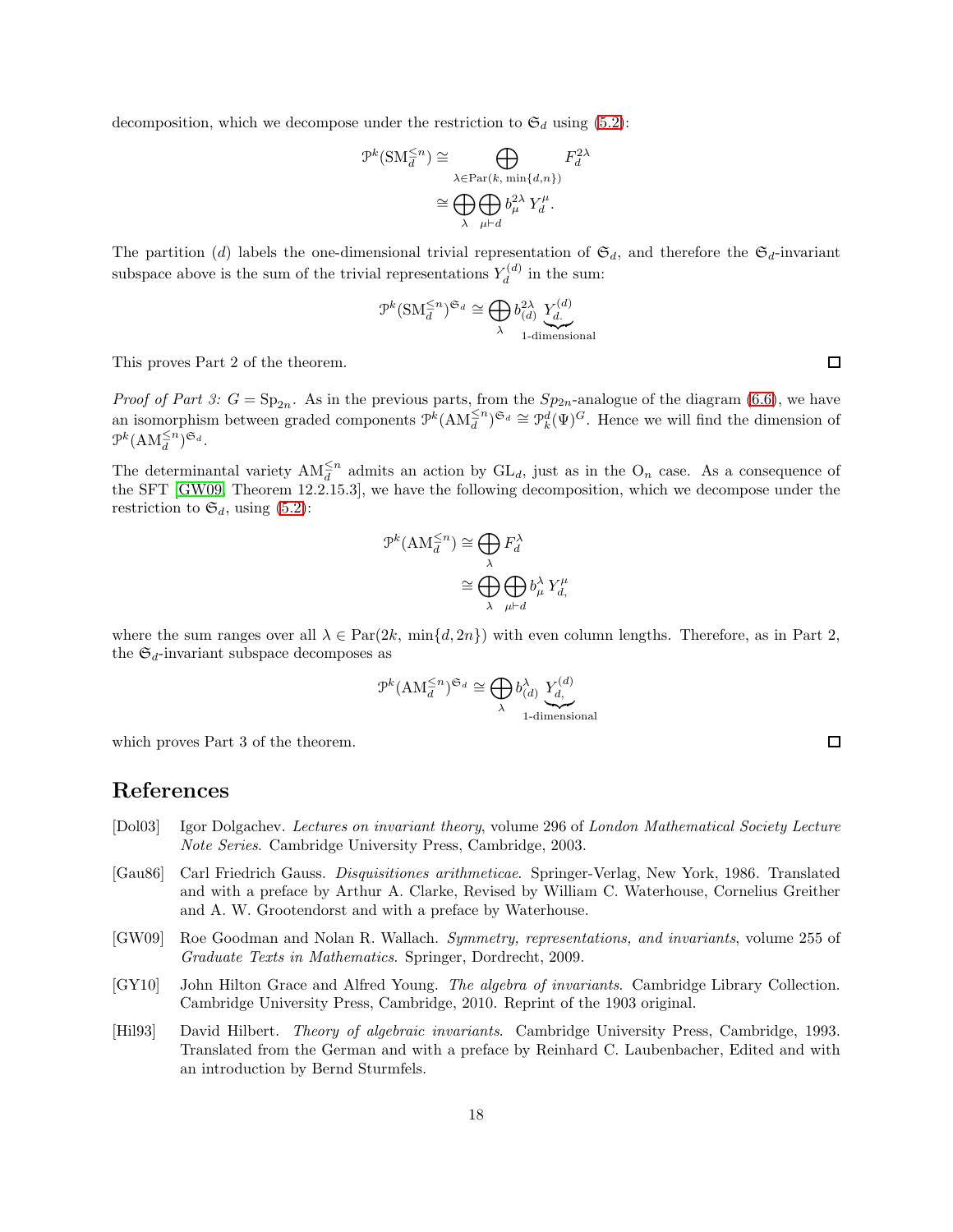- <span id="page-18-5"></span>[How88] Roger Howe. The classical groups and invariants of binary forms. In *The mathematical heritage of Hermann Weyl (Durham, NC, 1987)*, volume 48 of *Proc. Sympos. Pure Math.*, pages 133–166. Amer. Math. Soc., Providence, RI, 1988.
- <span id="page-18-2"></span>[How95] Roger Howe. Perspectives on invariant theory: Schur duality, multiplicity-free actions and beyond. In *The Schur lectures (1992) (Tel Aviv)*, volume 8 of *Israel Math. Conf. Proc.*, pages 1–182. Bar-Ilan Univ., Ramat Gan, 1995.
- <span id="page-18-9"></span>[HSW21] Alexander Heaton, Songpon Sriwongsa, and Jeb F. Willenbring. Branching from the general linear group to the symmetric group and the principal embedding. *Algebr. Comb.*, 4(2):189–200, 2021.
- <span id="page-18-7"></span>[KR84] Joseph P. S. Kung and Gian-Carlo Rota. The invariant theory of binary forms. *Bull. Amer. Math. Soc. (N.S.)*, 10(1):27–85, 1984.
- <span id="page-18-3"></span>[Olv99] Peter J. Olver. *Classical invariant theory*, volume 44 of *London Mathematical Society Student Texts*. Cambridge University Press, Cambridge, 1999.
- <span id="page-18-6"></span>[OS89] Peter J. Olver and Chehrzad Shakiban. Graph theory and classical invariant theory. *Adv. Math.*, 75(2):212–245, 1989.
- <span id="page-18-0"></span>[Pro07] Claudio Procesi. *Lie groups*. Universitext. Springer, New York, 2007. An approach through invariants and representations.
- <span id="page-18-8"></span>[Sta99] Richard P. Stanley. *Enumerative combinatorics. Vol. 2*, volume 62 of *Cambridge Studies in Advanced Mathematics*. Cambridge University Press, Cambridge, 1999. With a foreword by Gian-Carlo Rota and appendix 1 by Sergey Fomin.
- <span id="page-18-4"></span>[Stu08] Bernd Sturmfels. *Algorithms in invariant theory*. Texts and Monographs in Symbolic Computation. SpringerWienNewYork, Vienna, second edition, 2008.
- <span id="page-18-10"></span>[Wal17] Nolan R. Wallach. *Geometric invariant theory*. Universitext. Springer, Cham, 2017. Over the real and complex numbers.
- <span id="page-18-1"></span>[Wey39] Hermann Weyl. *The Classical Groups. Their Invariants and Representations*. Princeton University Press, Princeton, N.J., 1939.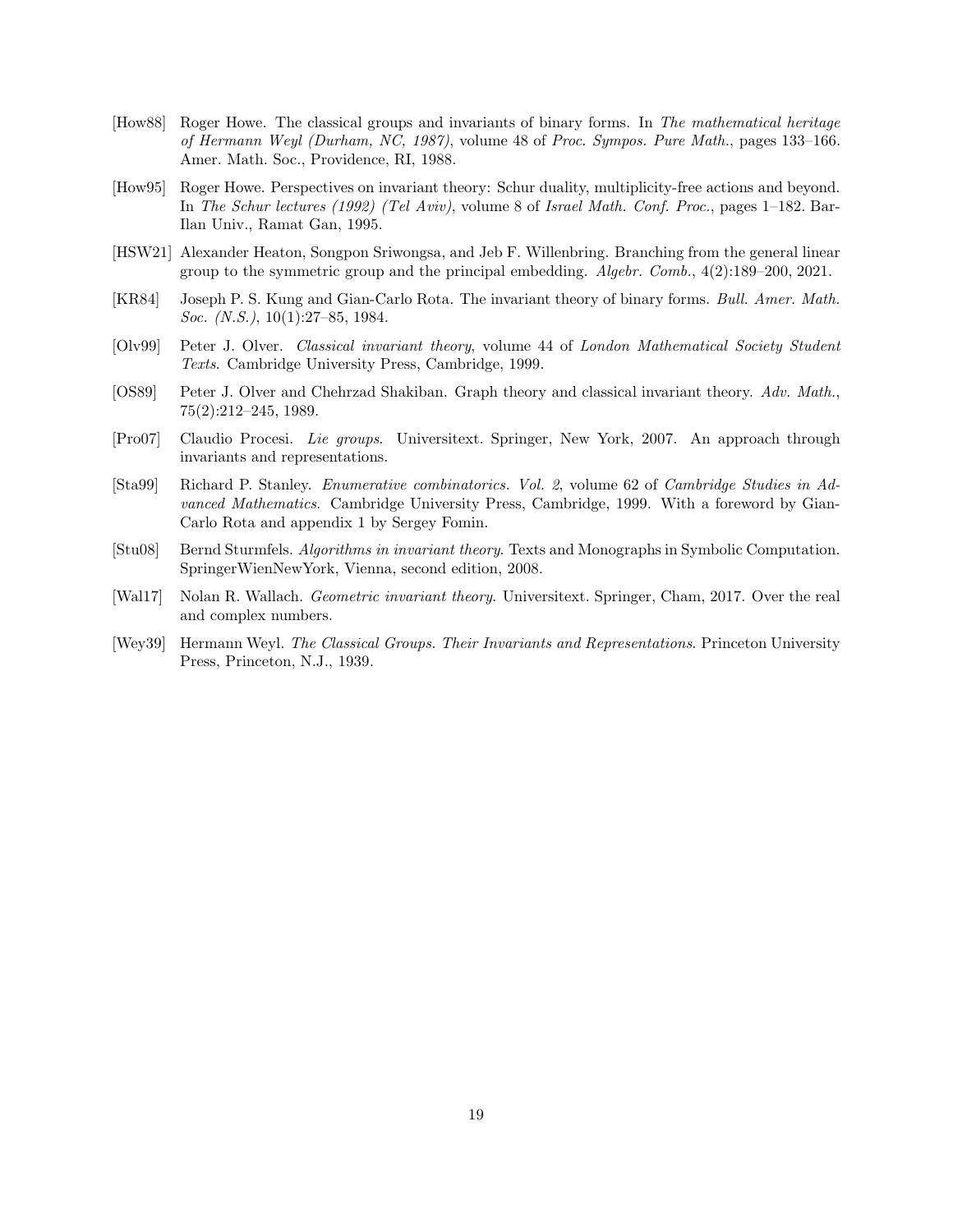# Appendix: Mathematica code

```
General linear group
(* DEFINITIONS *)
(* Below, "chat" stands for "c_hat." *)
chat[alpha_, beta_] := Times@@Factorial@alpha * Times@@Factorial@beta * c[alpha, beta];
r[i_-, j_-] := \text{Sum}[y[1, i] \times [1, j], \{1, n\}];(* The function "s" sends a d-by-d adjacency matrix A to a product of the r[i,j]. *)
s[A_] := Product[r[i, j]^A[[i, j]], \{i, d\}, \{j, d\}] // Expand;
phi[term_] := (term /. \{x[i_-, j_-] \rightarrow 1, y[i_-, j_-] \rightarrow 1\} *
   Product[chat[Table[Exponent[term, x[i, j]], {i, n}],
                 Table[Exponent[term, y[i, j]], {i, n}]], {j, d}];
(* The function "invar" sends an adjacency graph A to its corresponding invariant.
When n=1, then s(A) has only one term. *)
invar[A_] := If[n == 1 | | Total[A, 2] == 0, phi@s@A, phi@s@A];(* The command "compute" computes an invariant on a specific element of Psi.*)
compute[invar_, psi_] :=
  invar /. c[p_-, q_-] :>
    If [Total[p + q] == 0,psi /. {x[a_] -> 0,
       del[b_] -> 0}, (Coefficient[psi,
        {\tt Product[x[i]\hat{p}[[i]]*del[i]\hat{q}[[i]],\,\{i\,,\,\,n\}]]\,\,/\,.}\,\,\{x[a\_] \;\rightarrow\; 0,\,\, \text{del}[b\_] \;\rightarrow\; 0\})];}(* The command "transform" accepts an element g of GL(n) and a differential operator psi,
and returns g.psi. *)
xvars := Table[x[i], \{i, n\}];delvars := Table[del[i], {i, n}];
transform[g_-, psi_] :=
  psi /. Join[
     Table[xvars[[i]] -> (Inverse@Transpose@g)[[All, i]].xvars, {i,n}],
       Table[delvars[[i]] \rightarrow (g)[[All, i]].delvars, {i, n}]] //
   Expand;
(*BEGIN ALGORITHM HERE.*)
(* Input: n-value.
Input: the d-by-d adjacency matrix A of a directed graph.
```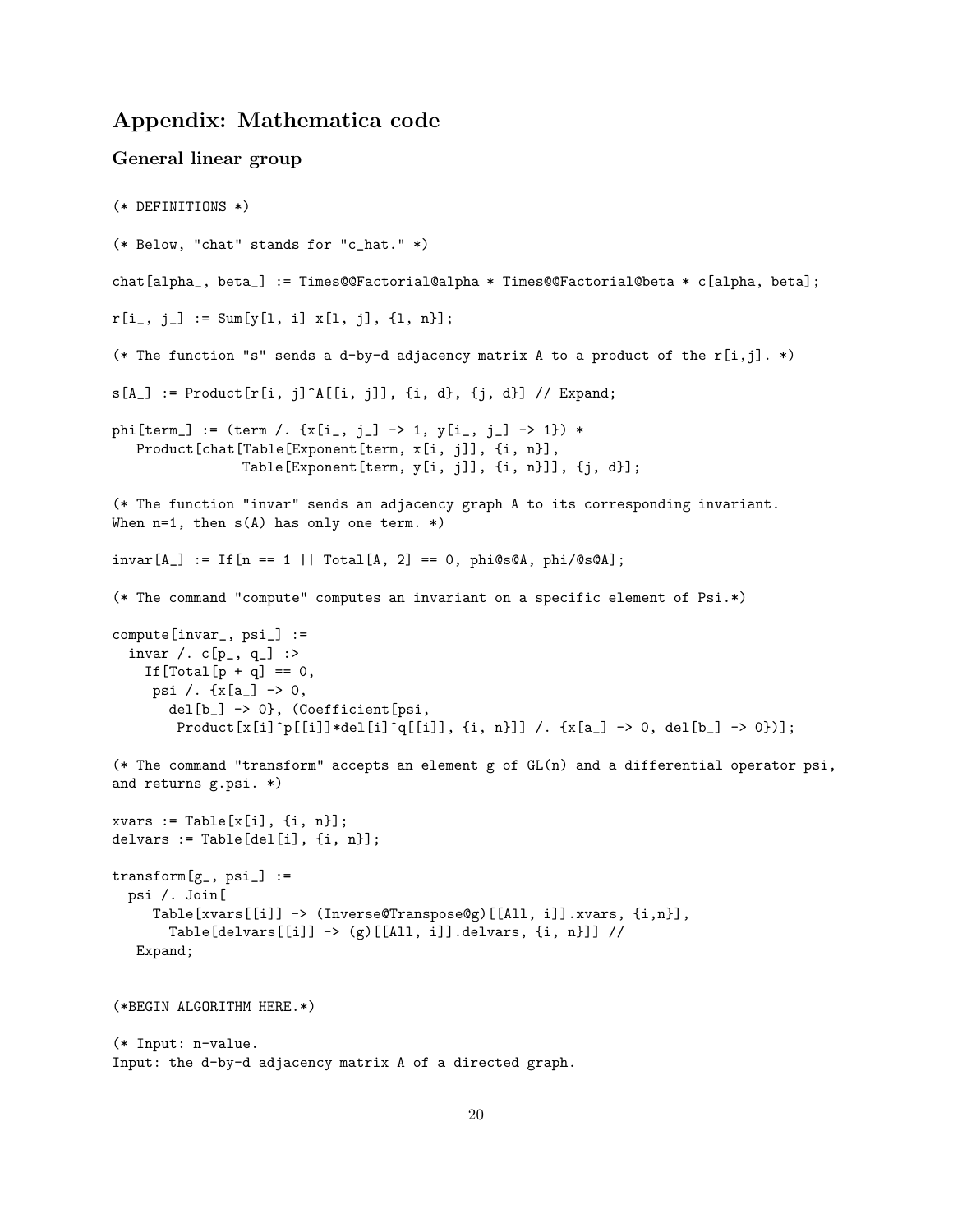```
Output: the graph and its associated invariant .*)
n = 2;A = \{\{1,0\}, \{0,1\}\};d = Length@A; i = invar@A;{AdjacencyGraph[A, DirectedEdges -> True],
i /. c[list1_, list2_] :> Subscript[c, {list1, list2}]}
(* COMPUTE INVARIANT HERE *)
(* Input: "testpsi" can be a generic element of Psi, in terms of x[i] and del[i].
Input: "g" is an invertible n-by-n matrix, i.e., an element of GL(n).
Output: the ordered pair containing the value of the invariant
         on testpsi and on g.testpsi. Naturally, these two are always equal. *)
testpsi = 3 x[1] del[1] + 5 x[2] del[2] + x[1] del[2];
g = \{\{1, 2\}, \{3, 4\}\};{compute[i, testpsi], compute[i, transform[g, testpsi]]}
{64, 64}
```
#### Orthogonal group

For the orthogonal and symplectic groups, we include only the code to produce invariants from graphs; the code for evaluating these invariants on elements of  $\Psi$  is analogous to the code for  $GL_n$  above.

```
(* DEFINITIONS *)
chat[alpha_] := Times@@Factorial@alpha*c[alpha];
r[i_-, j_-] := \text{Sum}[x[1, i] \ x[1, j], \{1, n\}];s[A_] := Product[r[i, j]^A[[i, j]], \{i, d\}, \{j, i, d\}] // Expand;
phi[term] := (term / . x[i_-, j_-] \rightarrow 1) *Product[chat@Table[Exponent[term, x[i, j]], {i, n}], {j, d}];
invar[A_] :=
  If[n == 1 | | Total[PadLeft@A, 2] == 0, phi@s@PadLeft@A, phi@s@PadLeft@A];(* "TriToSym" returns a d-by-d symmetric matrix,
given the upper-triangular entries "upper"
as a list of lists of lengths d, d-1, \ldots, 1. *)
TriToSym[upper_] :=
PadLeft[upper] + Transpose[UpperTriangularize[PadLeft[upper], 1]];
(* BEGIN ALGORITHM HERE *)
(* Input: n-value.
Input: the upper-triangular entries U of a symmetric d-by-d adjacency matrix.
```